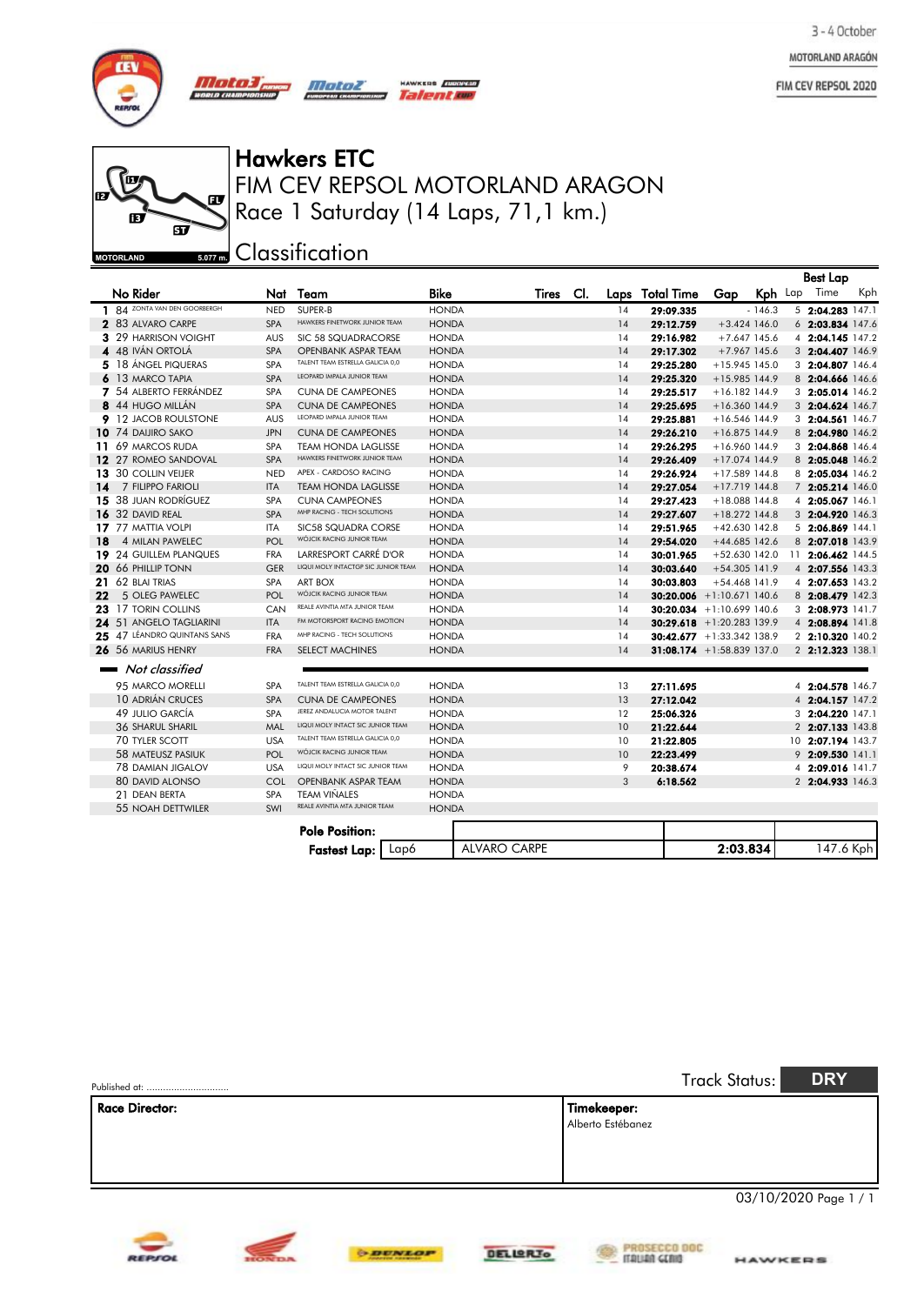

 $\blacksquare$ 



|                | Lap            |                |                |                   |                |    |                |                |                |                |                |                         |                |                         |                |                |
|----------------|----------------|----------------|----------------|-------------------|----------------|----|----------------|----------------|----------------|----------------|----------------|-------------------------|----------------|-------------------------|----------------|----------------|
|                | No Pos         | ہے۔<br>5       | -              | $\mathbf{\Omega}$ | ω              | 4  | 5              | ∘              | N              | $\infty$       | ò              | ≘                       | Ξ              | 5                       | $\frac{3}{2}$  | $\overline{4}$ |
| 84             | 1              | 84             | 84             | 84                | 84             | 84 | 84             | 83             | 83             | 84             | 84             | 84                      | 84             | 84                      | 84             | 84             |
| 29             | $\overline{2}$ | 29             | 95             | 80                | 83             | 83 | 83             | 84             | 84             | 83             | 83             | 83                      | 83             | 83                      | 83             | 83             |
| 80             | 3              | 80             | 80             | 95                | 95             | 95 | 95             | 29             | 29             | 29             | 29             | 95                      | 29             | 49                      | 29             | 29             |
| 48             | 4              | 48             | 48             | 83                | 80             | 48 | 29             | 10             | 95             | 95             | 95             | 10                      | 10             | 95                      | 95             | 48             |
| 49             | 5              | 49             | 29             | 48                | 48             | 29 | 48             | 95             | 10             | 10             | 10             | 48                      | 95             | 29                      | 10             | 18             |
| 83             | 6              | 83             | 49             | 49                | 49             | 49 | 10             | 49             | 48             | 48             | 48             | 29                      | 48             | 48                      | 48             | 13             |
| 95             | 7              | 95             | 83             | 29                | 29             | 10 | 49             | 48             | 49             | 49             | 49             | 49                      | 49             | 10                      | 13             | 54             |
| 54             | 8              | 54             | 10             | 10                | 10             | 18 | 18             | 12             | 12             | 54             | 69             | 69                      | 69             | 54                      | 18             | 44             |
| 69             | 9              | 69             | 54             | 54                | 54             | 54 | 54             | 54             | 54             | 44             | 44             | 13                      | 44             | 13                      | 54             | 12             |
| 13             | 10             | 13             | 69             | 18                | 18             | 44 | 12             | 44             | 69             | 12             | 12             | 12                      | 74             | 44                      | 74             | 74             |
| 10             | 11             | 10             | 13             | 44                | 44             | 12 | 44             | 69             | 44             | 13             | 13             | 44                      | 18             | 74                      | 44             | 69             |
| 7              | 12             | $\overline{7}$ | $\overline{7}$ | 69                | 69             | 69 | 69             | 13             | 13             | 69             | 54             | 54                      | 12             | 18                      | 12             | 27             |
| 18             | 13             | 18             | 18             | 12                | 12             | 27 | 13             | 18             | 18             | 18             | 74             | 74                      | 13             | 69                      | 69             | 30             |
| 74             | 14             | 74             | 44             | 27                | 27             | 13 | 74             | 74             | 74             | 74             | 27             | 18                      | 54             | 12                      | 30             | $\overline{7}$ |
| 44             | 15             | 44             | 30             | 7                 | 13             | 74 | 27             | 27             | 27             | 27             | 18             | 27                      | 30             | 30                      | 27             | 38             |
| 12             | 16             | 12             | 12             | 13                | 30             | 30 | 30             | 30             | 30             | 30             | 30             | 38                      | 27             | 27                      | $\overline{7}$ | 32             |
| 27             | 17             | 27             | 74             | 30                | $\overline{7}$ | 7  | 38             | 38             | $\overline{7}$ | 38             | 38             | 30                      | 38             | 38                      | 38             | 77             |
| 30             | 18             | 30             | 27             | 74                | 74             | 38 | $\overline{7}$ | $\overline{7}$ | 38             | $\overline{7}$ | $\overline{7}$ | $\overline{7}$          | $\overline{7}$ | $\overline{7}$          | 32             | $\sqrt{4}$     |
| 70             | 19             | 70             | 38             | 38                | 38             | 32 | 32             | 32             | 32             | 32             | 32             | 32                      | 32             | 32                      | 77             | 24             |
| 21             | 20             | 21             | 70             | 32                | 32             | 70 | 70             | 77             | 36             | 36             | 77             | 77                      | 77             | 77                      | $\overline{4}$ | 66             |
| 24             | 21             | 24             | $\overline{4}$ | 36                | $\overline{4}$ | 4  | 36             | $\overline{4}$ | 70             | 70             | 36             | $\overline{\mathbf{4}}$ | $\overline{4}$ | $\overline{\mathbf{4}}$ | 24             | 62             |
| 38             | 22             | 38             | 36             | $\overline{4}$    | 70             | 36 | $\overline{4}$ | 36             | 77             | 77             | $\overline{4}$ | 36                      | 66             | 24                      | 66             | 5              |
| 32             | 23             | 32             | 32             | 70                | 36             | 77 | 77             | 70             | $\overline{4}$ | $\overline{4}$ | 70             | 70                      | 62             | 62                      | 62             | 17             |
| $\overline{4}$ | 24             | 4              | 77             | 77                | 77             | 62 | 62             | 62             | 62             | 62             | 62             | 66                      | 24             | 66                      | 5              | 51             |
| 36             | 25             | 36             | 17             | 62                | 62             | 66 | 66             | 66             | 66             | 66             | 66             | 62                      | 5              | 5                       | 17             | 47             |
| 55             | 26             | 55             | 5              | 66                | 66             | 5  | 5              | 5              | 24             | 24             | 24             | 24                      | 17             | 17                      | 51             | 56             |
| 66             | 27             | 66             | 78             | 5                 | 5              | 17 | 78             | 51             | 5              | 5              | 5              | 5                       | 51             | 51                      | 47             |                |
| 77             | 28             | 77             | 62             | 17                | 17             | 78 | 51             | 17             | 51             | 78             | 17             | 17                      | 47             | 47                      | 56             |                |
| 62             | 30             | 62             | 51             | 78                | 78             | 51 | 17             | 78             | 78             | 17             | 51             | 51                      | 56             | 56                      |                |                |
| 17             | 31             | 17             | 66             | 51                | 51             | 24 | 24             | 24             | 17             | 51             | 47             | 47                      |                |                         |                |                |
| 58             | 32             | 58             | 47             | 47                | 47             | 47 | 47             | 47             | 47             | 47             | 56             | 56                      |                |                         |                |                |
| 5              | 33             | 5              | 56             | 56                | 24             | 56 | 56             | 56             | 56             | 56             | 58             | 58                      |                |                         |                |                |
| 78             | 34             | 78             | 24             | 24                | 56             | 58 | 58             | 58             | 58             | 58             | 78             |                         |                |                         |                |                |
| 51             | 35             | 51             | 58             | 58                | 58             |    |                |                |                |                |                |                         |                |                         |                |                |
| 56             | 36             | 56             |                |                   |                |    |                |                |                |                |                |                         |                |                         |                |                |
| 47             |                | 47             |                |                   |                |    |                |                |                |                |                |                         |                |                         |                |                |







03/10/2020 Page 1 / 1



FIM CEV REPSOL 2020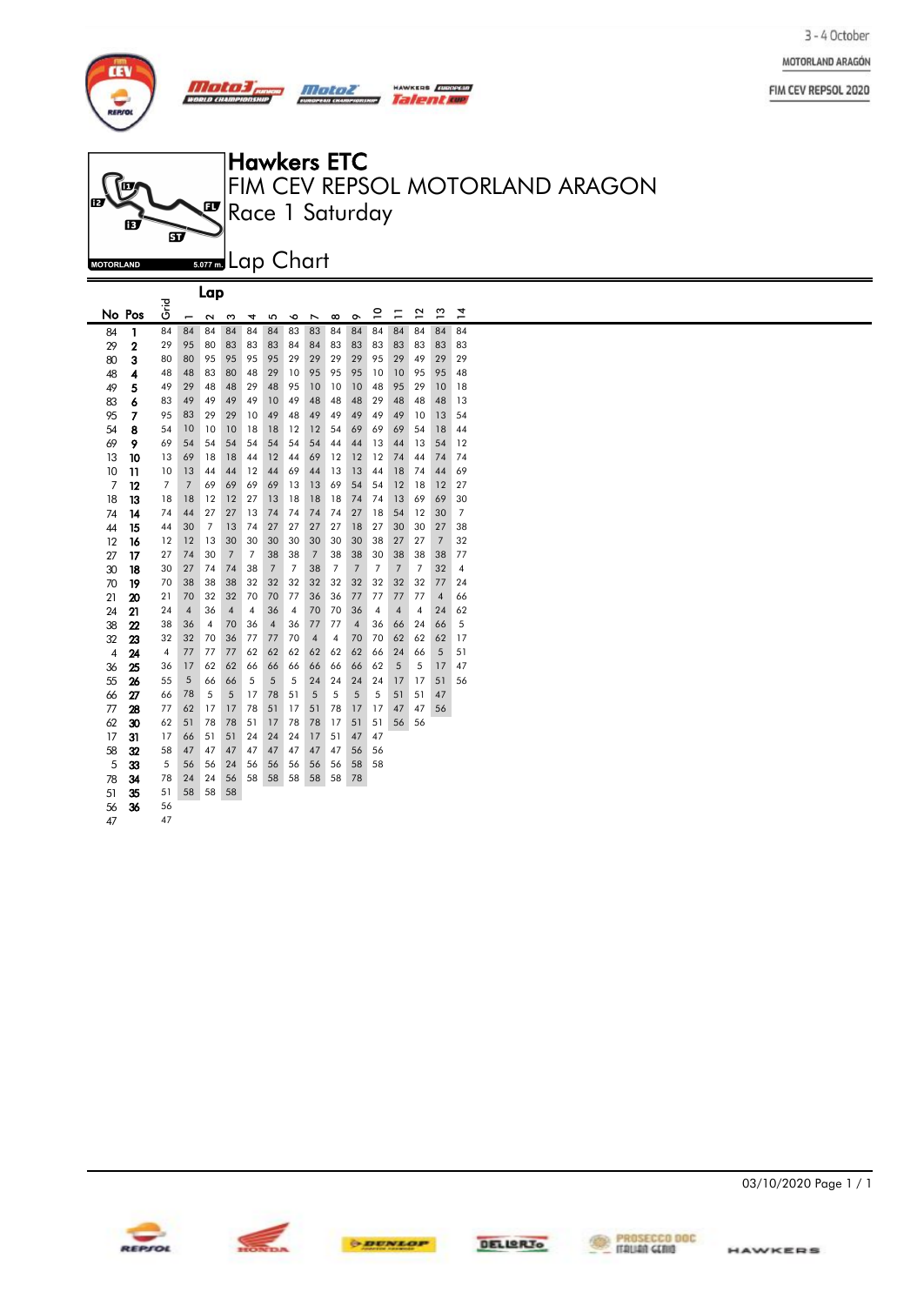MOTORLAND ARAGÓN

FIM CEV REPSOL 2020



Ø

ஏ

Ĩп

**MOTORLAND** 

# Hawkers ETC

Race 1 Saturday FIM CEV REPSOL MOTORLAND ARAGON

**HAWRES** *Quadress* 

#### **Best Sector Times**

|             | Sector 1           |        | Sector 2        |        | Sector 3           |        | Sector 4          |        |        | Ideal       | <b>Best</b>               |
|-------------|--------------------|--------|-----------------|--------|--------------------|--------|-------------------|--------|--------|-------------|---------------------------|
|             | Pos No Rider       | Time   | No Rider        | Time   | No Rider           | Time   | No Rider          | Time   | Pos No | Lap         | Lap                       |
| 1           | 10 A.CRUCES        | 34.871 | 84 Z.VAN DEN    | 34.501 | 13 M.TAPIA         | 22.585 | 29 H.VOIGHT       | 31.290 | 1      | 83 2:03.697 | 2:03.834<br>(1)           |
| $\mathbf 2$ | 12 J.ROULSTONE     | 34.987 | 83 A.CARPE      | 34.503 | 83 A.CARPE         | 22.704 | 49 J.GARCÍA       | 31.301 | 2      | 10 2:03.827 | 2:04.157<br>(3)           |
| 3           | 27 R.SANDOVAL      | 34.999 | 80 D.ALONSO     | 34.624 | 84 Z.VAN DEN       | 22.765 | 27 R.SANDOVAL     | 31.345 | 3      | 49 2:03.889 | 2:04.220<br>(4)           |
| 4           | 74 D.SAKO          | 35.011 | 29 H.VOIGHT     | 34.628 | 80 D.ALONSO        | 22.809 | 18 Á.PIQUERAS     | 31.398 | 4      | 29 2:03.900 | 2:04.145<br>(2)           |
| 5           | 49 J.GARCÍA        | 35.023 | 49 J.GARCÍA     | 34.643 | 18 Á.PIQUERAS      | 22.838 | 74 D.SAKO         | 31.405 | 5      | 84 2:04.025 | 2:04.283<br>(5)           |
| 6           | 29 H.VOIGHT        | 35.024 | 10 A.CRUCES     | 34.657 | 95 M.MORELLI       | 22.853 | 10 A.CRUCES       | 31.416 |        |             | 13 2:04.125 2:04.666 (10) |
| 7           | 69 M.RUDA          | 35.038 | 54 A.FERRÁNDEZ  | 34.683 | 10 A.CRUCES        | 22.883 | 12 J.ROULSTONE    | 31.430 |        | 80 2:04.135 | 2:04.933 (14)             |
| 8           | 83 A.CARPE         | 35.056 | 74 D.SAKO       | 34.689 | 48 I.ORTOLÁ        | 22.896 | 83 A.CARPE        | 31.434 | 8      |             | 74 2:04.149 2:04.980 (15) |
| 9           | 32 D.REAL          | 35.064 | 48 I.ORTOLÁ     | 34.711 | 44 H.MILLÁN        | 22.912 | 30 C.VEIJER       | 31.477 | 9      | 48 2:04.228 | 2:04.407<br>(6)           |
| 10          | 48 I.ORTOLÁ        | 35.077 | 44 H.MILLÁN     | 34.727 | 49 J.GARCÍA        | 22.922 | 69 M.RUDA         | 31.492 | 10     | 95 2:04.250 | 2:04.578<br>(8)           |
| 11          | 95 M.MORELLI       | 35.096 | 95 M.MORELLI    | 34.745 | 27 R.SANDOVAL      | 22.953 | 80 D.ALONSO       | 31.542 | 11     | 12 2:04.266 | 2:04.561<br>(7)           |
| 12          | 84 Z.VAN DEN       | 35.099 | 38 J.RODRÍGUEZ  | 34.756 | 29 H.VOIGHT        | 22.958 | 48 I.ORTOLÁ       | 31.544 | 12     | 18 2:04.278 | 2:04.807 (11)             |
| 13          | 44 H.MILLÁN        | 35.157 | 7 F.FARIOLI     | 34.770 | 54 A.FERRÁNDEZ     | 22.993 | 95 M.MORELLI      | 31.556 | 13     | 27 2:04.293 | 2:05.048 (18)             |
| 14          | 80 D.ALONSO        | 35.160 | 69 M.RUDA       | 34.790 | 38 J.RODRÍGUEZ     | 23.022 | 54 A.FERRÁNDEZ    | 31.564 | 14     | 69 2:04.407 | 2:04.868 (12)             |
| 15          | 13 M.TAPIA         | 35.171 | 13 M.TAPIA      | 34.795 | 12 J.ROULSTONE     | 23.026 | 13 M.TAPIA        | 31.574 | 15     | 44 2:04.445 | 2:04.624<br>- (9          |
| 16          | 18 Á.PIQUERAS      | 35.203 | 30 C.VEIJER     | 34.799 | 74 D.SAKO          | 23.044 | 44 H.MILLÁN       | 31.649 | 16     | 54 2:04.579 | 2:05.014 (16)             |
| 17          | 7 F.FARIOLI        | 35.224 | 32 D.REAL       | 34.804 | 7 F.FARIOLI        | 23.070 | 32 D.REAL         | 31.653 | 17     | 30 2:04.650 | 2:05.034 (17)             |
| 18          | 30 C.VEIJER        | 35.230 | 12 J.ROULSTONE  | 34.823 | 69 M.RUDA          | 23.087 | 7 F.FARIOLI       | 31.658 | 18     | 32 2:04.652 | 2:04.920 (13)             |
| 19          | 38 J.RODRÍGUEZ     | 35.320 | 18 Á.PIQUERAS   | 34.839 | 32 D.REAL          | 23.131 | 38 J.RODRÍGUEZ    | 31.659 | 19     | 7 2:04.722  | 2:05.214 (20)             |
| 20          | 54 A.FERRÁNDEZ     | 35.339 | 27 R.SANDOVAL   | 34.996 | 30 C.VEIJER        | 23.144 | 84 Z.VAN DEN      | 31.660 | 20     | 38 2:04.757 | 2:05.067 (19)             |
| 21          | 24 G.PLANQUES      | 35.659 | 70 T.SCOTT      | 35.057 | 77 M.VOLPI         | 23.253 | 36 S.SHARIL       | 31.757 | 21     | 24 2:06.173 | 2:06.462(21)              |
| 22          | 77 M.VOLPI         | 35.732 | 4 M.PAWELEC     | 35.166 | 24 G.PLANQUES      | 23.288 | 4 M.PAWELEC       | 31.871 | 22     | 70 2:06.277 | 2:07.194 (25)             |
| 23          | 70 T.SCOTT         | 35.925 | 36 S.SHARIL     | 35.174 | 70 T.SCOTT         | 23.334 | 70 T.SCOTT        | 31.961 | 23     | 4 2:06.467  | 2:07.018 (23)             |
| 24          | 66 P.TONN          | 35.965 | 24 G.PLANQUES   | 35.229 | 4 M.PAWELEC        | 23.374 | 24 G.PLANQUES     | 31.997 | 24     | 77 2:06.491 | 2:06.869 (22)             |
| 25          | 4 M.PAWELEC        | 36.056 | 77 M.VOLPI      | 35.341 | 66 P.TONN          | 23.399 | 62 B.TRIAS        | 32.107 | 25     | 36 2:06.510 | 2:07.133 (24)             |
| 26          | 62 B.TRIAS         | 36.117 | 66 P.TONN       | 35.369 | 36 S.SHARIL        | 23.404 | 77 M.VOLPI        | 32.165 | 26     | 66 2:06.908 | 2:07.556 (26)             |
| 27          | 78 D.JIGALOV       | 36.136 | 62 B.TRIAS      | 35.457 | 62 B.TRIAS         | 23.561 | <b>66 P.TONN</b>  | 32.175 | 27     | 62 2:07.242 | 2:07.653 (27)             |
| 28          | 36 S.SHARIL        | 36.175 | 17 T.COLLINS    | 35.785 | 17 T.COLLINS       | 23.626 | 5 O.PAWELEC       | 32.200 | 28     | 5 2:07.933  | 2:08.479 (28)             |
| 29          | 5 O.PAWELEC        | 36.176 | 5 O.PAWELEC     | 35.847 | 5 O.PAWELEC        | 23.710 | 47 LQUINTANS SANS | 32.344 | 29     | 17 2:08.335 | 2:08.973 (30)             |
| 30          | 51 A.TAGLIARINI    | 36.319 | 51 A.TAGLIARINI | 35.881 | 51 A.TAGLIARINI    | 23.744 | 78 D.JIGALOV      | 32.460 | 30     | 78 2:08.376 | 2:09.016 (31)             |
| 31          | 17 T.COLLINS       | 36.396 | 58 M.PASIUK     | 35.992 | 78 D.JIGALOV       | 23.752 | 17 T.COLLINS      | 32.528 | 31     | 51 2:08.496 | 2:08.894 (29)             |
| 32          | 58 M.PASIUK        | 36.846 | 78 D.JIGALOV    | 36.028 | 58 M.PASIUK        | 23.821 | 51 A.TAGLIARINI   | 32.552 | 32     | 58 2:09.228 | 2:09.530 (32)             |
| 33          | 47 L.QUINTANS SANS | 36.862 | 55 N.DETTWILER  | 36.049 | 56 M.HENRY         | 24.248 | 58 M.PASIUK       | 32.569 | 33     | 47 2:09.812 | 2:10.320 (33)             |
| 34          | 56 M.HENRY         | 37.260 | 21 D.BERTA      | 36.183 | 47 L.QUINTANS SANS | 24.326 | 56 M.HENRY        | 33.244 | 34     |             | 56 2:11.832 2:12.323 (34) |









03/10/2020 Page 1 / 1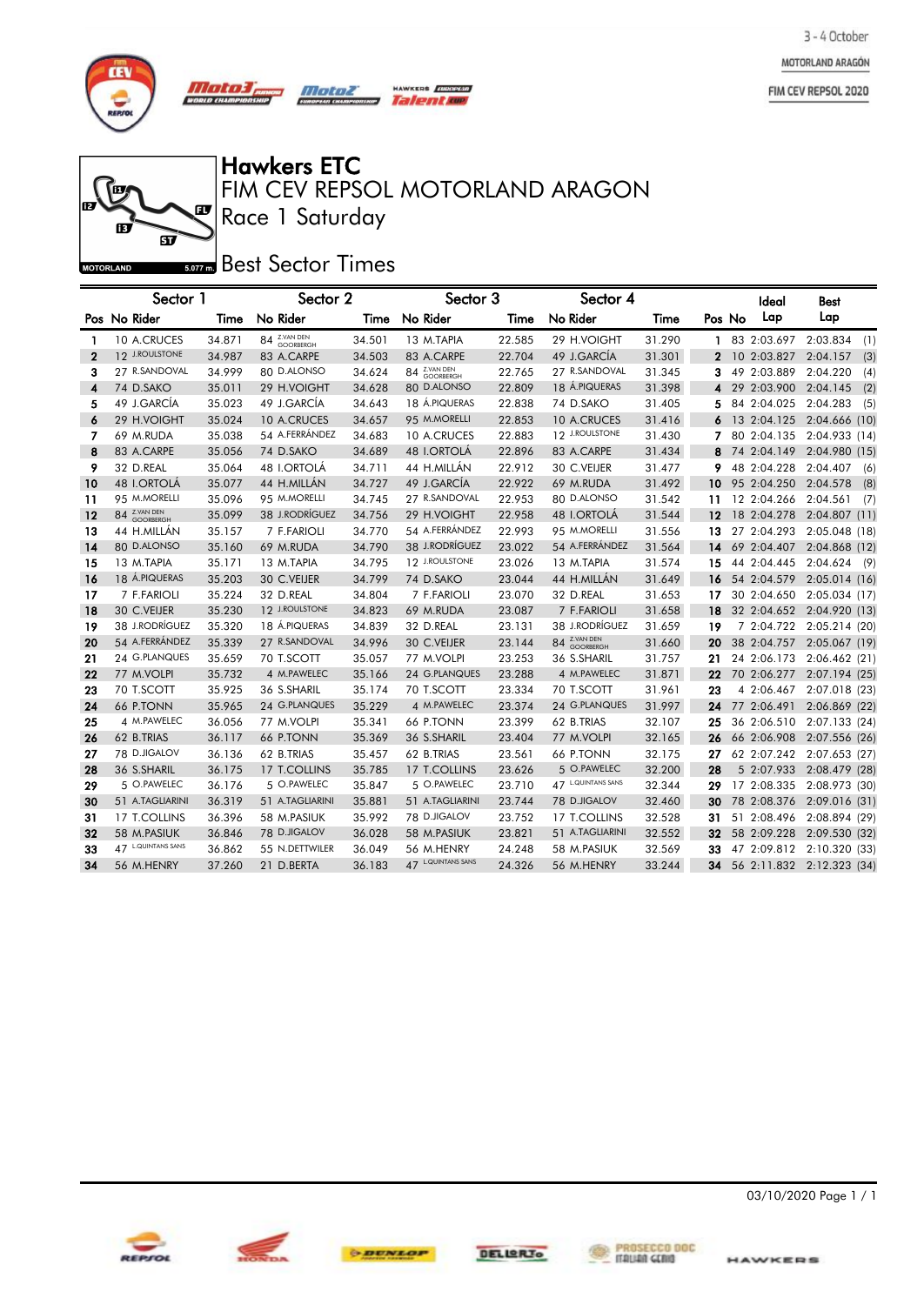MOTORLAND ARAGÓN

FIM CEV REPSOL 2020





Hawkers ETC<br>FIM CEV REPSOL MOTORLAND ARAGON Race 1 Saturday

**KERS** *<i>EUROPEAN* Talenta

**Best Top Speed** 

|                                                      |                                      |       | Top 1   |                 | Top 2   |                | Тор З    |                | Top 4   |                | Top 5   |            |
|------------------------------------------------------|--------------------------------------|-------|---------|-----------------|---------|----------------|----------|----------------|---------|----------------|---------|------------|
| No Rider                                             | Team                                 | Class | Kph Lap |                 | Kph Lap |                | Kph Lap  |                | Kph Lap |                | Kph Lap | Avg        |
| <b>83 ALVARO CARPE</b>                               | <b>HAWKERS FINETWORK JUNIOR TEAM</b> |       | 230.8   | 6               | 227.8   | $\mathbf{1}$   | 227.4    | 5              | 226.9   | 12             | 226.9   | 2 228,0    |
| 27 ROMEO SANDOVAL                                    | <b>HAWKERS FINETWORK JUNIOR TEAM</b> |       | 229.8   | $\mathbf{1}$    | 229.3   | 11             | 228.8    | $\mathbf{2}$   | 228.3   | 13             | 228.3   | 9 228,9    |
| <b>12 JACOB ROULSTONE</b>                            | LEOPARD IMPALA JUNIOR TEAM           |       | 229.3   | $\mathbf{1}$    | 229.3   | $\overline{2}$ | 228.8    | 12             | 227.8   |                | 5 227.8 | 11 228,6   |
| <b>18 ÁNGEL PIQUERAS</b>                             | TALENT TEAM ESTRELLA GALICIA 0,0     |       | 228.3   | 9               | 227.4   | $\mathbf{1}$   | 226.9    | 12             | 226.4   | 11             | 226.4   | 3 227,1    |
| <b>30 COLLIN VEIJER</b>                              | APEX - CARDOSO RACING                |       | 228.3   | 9               | 227.8   | 12             | 227.4    | -10            | 227.4   | $\overline{2}$ | 227.4   | 1227,7     |
| <b>49 JULIO GARCÍA</b>                               | JEREZ ANDALUCIA MOTOR TALENT         |       | 228.3   | 5 <sup>5</sup>  | 228.3   | $\overline{4}$ | 226.9    | $\mathbf{1}$   | 225.9   | 10             | 225.9   | 9 227,1    |
| <b>29 HARRISON VOIGHT</b>                            | SIC 58 SQUADRACORSE                  |       | 227.8   | $\overline{4}$  | 226.4   | 5              | 226.4    | $\mathbf{1}$   | 225.5   | 10             | 225.0   | 7 226,2    |
| <b>36 SHARUL SHARIL</b>                              | LIQUI MOLY INTACT SIC JUNIOR TEAM    |       | 227.8   | $\mathbf{1}$    | 226.4   | $\overline{4}$ | 225.5    | 5              | 225.5   | 3              | 225.5   | 2 2 2 6, 1 |
| <b>48 IVÁN ORTOLÁ</b>                                | <b>OPENBANK ASPAR TEAM</b>           |       | 227.8   | 6               | 226.9   | 5              | 224.5    | 9              | 223.6   | 13             | 223.6   | 4 225,3    |
| <b>95 MARCO MORELLI</b>                              | TALENT TEAM ESTRELLA GALICIA 0,0     |       | 227.8   | 10 <sup>°</sup> | 225.9   | $\overline{4}$ | 225.5    | 6              | 225.0   | 12             | 221.8   | 5 225,2    |
| <b>74 DAIJIRO SAKO</b>                               | <b>CUNA DE CAMPEONES</b>             |       | 227.4   | $\overline{4}$  | 225.9   | 3              | 225.9    | 1              | 225.5   | $\overline{2}$ | 225.0   | 5 225,9    |
| 47 LÉANDRO QUINTANS SANS MHP RACING - TECH SOLUTIONS |                                      |       | 225.5   | $\mathbf{1}$    | 222.7   | 6              | 222.7    |                | 3 222.7 |                | 2 222.2 | 5 223,2    |
| <b>66 PHILLIP TONN</b>                               | LIQUI MOLY INTACTGP SIC JUNIOR TEAM  |       | 225.5   |                 | 5 223.1 | 3              | 220.9    | 1              | 218.6   | $\mathbf{2}$   | 218.2   | 13 221,3   |
| 13 MARCO TAPIA                                       | <b>LEOPARD IMPALA JUNIOR TEAM</b>    |       | 224.5   | $\mathbf{1}$    | 224.1   | 11             | 224.1    | 10             | 224.1   | 6              | 223.6   | 2 2 2 4, 1 |
| <b>38 JUAN RODRÍGUEZ</b>                             | <b>CUNA CAMPEONES</b>                |       | 224.5   |                 | 5 224.1 | 12             | 222.7    | 6              | 222.2   | 10             | 220.9   | 13 222,9   |
| <b>54 ALBERTO FERRÁNDEZ</b>                          | <b>CUNA DE CAMPEONES</b>             |       | 224.5   |                 | 5 224.1 | 13             | 224.1    | 11             | 224.1   | $\overline{7}$ | 223.6   | 10, 224, 1 |
| <b>7 FILIPPO FARIOLI</b>                             | <b>TEAM HONDA LAGLISSE</b>           |       | 224.1   | 4               | 224.1   | 11             | 224.1    | 9              | 223.6   | 6              | 223.1   | 12 223,8   |
| <b>80 DAVID ALONSO</b>                               | <b>OPENBANK ASPAR TEAM</b>           |       | 224.1   |                 | 3 220.4 | $\mathbf{1}$   | 220.0    | $\overline{2}$ |         |                |         | 221,5      |
| 84 ZONTA VAN DEN GOORBEISUPER-B                      |                                      |       | 224.1   | $7^{\circ}$     | 221.3   | 12             | 221.3    | 5              | 221.3   | 1              | 220.9   | 4 221,8    |
| <b>24 GUILLEM PLANQUES</b>                           | LARRESPORT CARRÉ D'OR                |       | 223.6   | 12              | 223.6   | $7^{\circ}$    | 223.1    | 6              | 223.1   | 3              | 222.7   | 11 223,2   |
| <b>69 MARCOS RUDA</b>                                | <b>TEAM HONDA LAGLISSE</b>           |       | 223.6   | 14              | 223.6   | 3              | 223.1    | 13             | 223.1   | 12             | 222.7   | 5 223,2    |
| <b>10 ADRIÁN CRUCES</b>                              | <b>CUNA DE CAMPEONES</b>             |       | 223.1   | 9               | 222.7   | 3              | 222.7    | $\overline{2}$ | 221.8   | 13             | 221.3   | 8 222,3    |
| 62 BLAI TRIAS                                        | <b>ART BOX</b>                       |       | 223.1   | 6               | 222.7   | 13             | 221.8    | 4              | 221.3   | 9              | 221.3   | 5 222,0    |
| <b>77 MATTIA VOLPI</b>                               | <b>SIC58 SQUADRA CORSE</b>           |       | 223.1   |                 | 5 222.7 | $\mathbf{1}$   | 219.5    | 3              | 219.5   |                | 2 219.1 | 4 220,8    |
| 4 MILAN PAWELEC                                      | WÓJCIK RACING JUNIOR TEAM            |       | 222.7   | 5               | 222.2   | 6              | 221.8    | 9              | 221.3   | $\mathbf{2}$   | 220.9   | 10 221,8   |
| 32 DAVID REAL                                        | MHP RACING - TECH SOLUTIONS          |       | 222.7   |                 | 5 222.2 | 11             | 222.2 10 |                | 222.2   | 9              | 222.2   | 6 222,3    |
| <b>44 HUGO MILLÁN</b>                                | <b>CUNA DE CAMPEONES</b>             |       | 222.2   | $\mathbf{2}$    | 221.8   | 10             | 221.3    | 13             | 221.3   | 11             | 221.3   | 3 221,6    |
| <b>78 DAMIAN JIGALOV</b>                             | LIQUI MOLY INTACT SIC JUNIOR TEAM    |       | 221.8   |                 | 2 221.8 | $\overline{4}$ | 220.9    | $\mathbf{1}$   | 220.0   | 3              | 218.6   | 6 220,6    |
| <b>5 OLEG PAWELEC</b>                                | WÓJCIK RACING JUNIOR TEAM            |       | 221.3   |                 | 2 220.0 | $\mathbf{1}$   | 219.1    | 3              | 217.7   | 12             | 217.3   | 14 219,1   |
| <b>70 TYLER SCOTT</b>                                | TALENT TEAM ESTRELLA GALICIA 0,0     |       | 220.4   |                 | 3 219.5 | 10             | 219.5    |                | 9 218.6 |                | 2 217.7 | 6219,1     |
| <b>51 ANGELO TAGLIARINI</b>                          | FM MOTORSPORT RACING EMOTION         |       | 219.5   |                 | 4 219.5 | 3              | 219.5    | $\mathbf{1}$   | 219.1   |                | 2 218.2 | 5 219,2    |
| <b>58 MATEUSZ PASIUK</b>                             | WÓJCIK RACING JUNIOR TEAM            |       | 219.5   |                 | 4 216.9 | 10             | 216.9    | 5              | 216.4   | 3              | 216.0   | 6217,1     |
| <b>17 TORIN COLLINS</b>                              | REALE AVINTIA MTA JUNIOR TEAM        |       | 215.1   |                 | 7 215.1 | 5              | 214.7    | 12             | 214.7   | 3              | 214.7   | 2 2 1 4, 9 |
| <b>56 MARIUS HENRY</b>                               | <b>SELECT MACHINES</b>               |       | 212.2   | $\mathbf{1}$    | 208.1   | 3              | 207.3    | $\overline{4}$ | 205.7   | 6              | 205.7   | 5 207,8    |
| 21 DEAN BERTA                                        | <b>TEAM VIÑALES</b>                  |       |         |                 |         |                |          |                |         |                |         |            |
| <b>55 NOAH DETTWILER</b>                             | REALE AVINTIA MTA JUNIOR TEAM        |       |         |                 |         |                |          |                |         |                |         |            |





03/10/2020 Page 1 / 1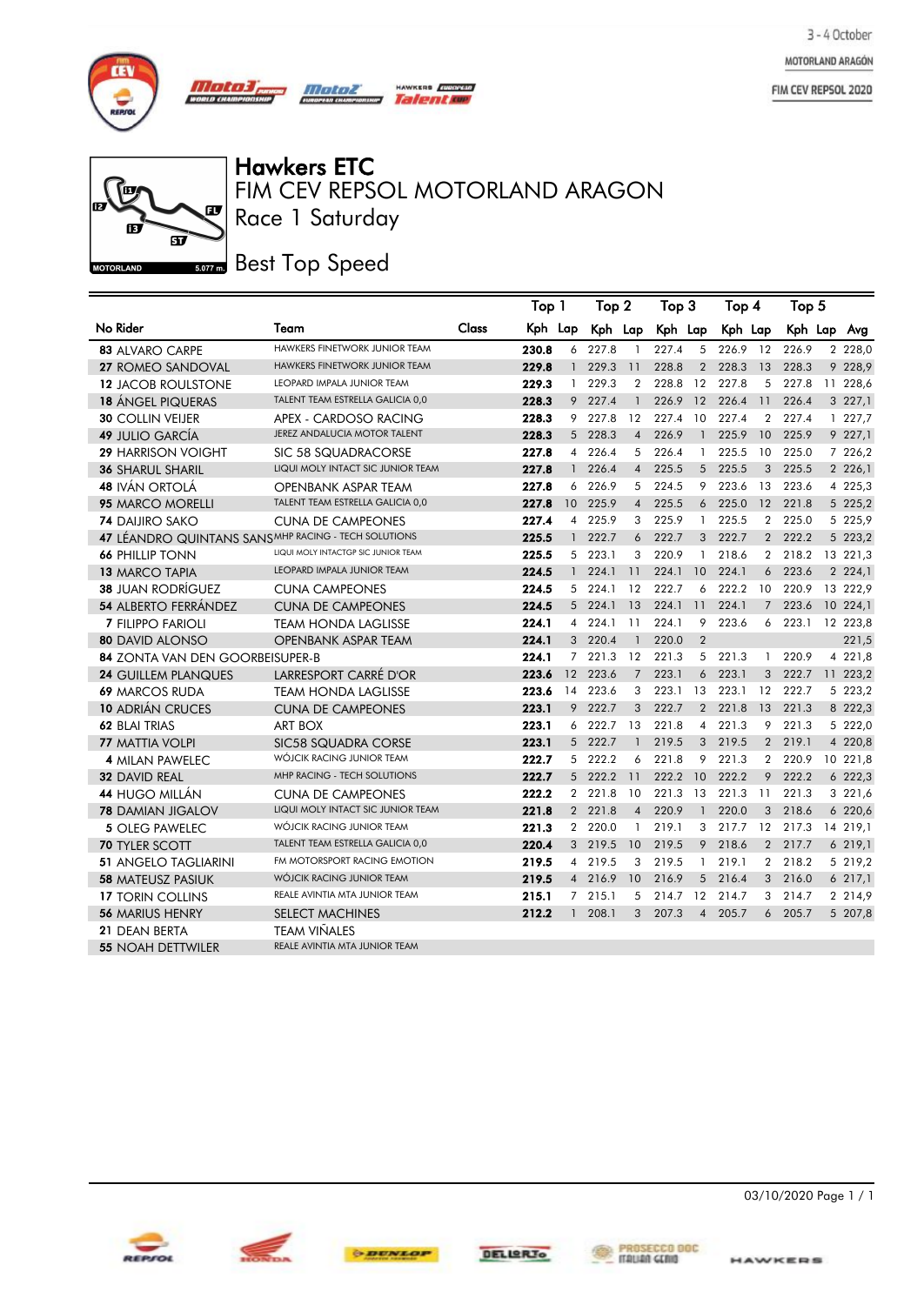MOTORLAND ARAGÓN

FIM CEV REPSOL 2020



**FEE** 

**MOTORLAND** 

Ø

ஏ

Hawkers ETC

Race 1 Saturday FIM CEV REPSOL MOTORLAND ARAGON

*so***za** Fastest Lap Sequence

| Elapsed   | No Rider                   | Team                          | <b>Bike</b>  | Class | Time     | Kph   | Lap |
|-----------|----------------------------|-------------------------------|--------------|-------|----------|-------|-----|
| 4:12.467  | 84 ZONTA VAN DEN GOORBERGH | SUPER-B                       | <b>HONDA</b> |       | 2:04.766 | 146.5 |     |
| 4:14.241  | 83 ALVARO CARPE            | HAWKERS FINETWORK JUNIOR TFAM | <b>HONDA</b> |       | 2:04.658 | 146.6 | റ   |
| 6:17.035  | 84 ZONTA VAN DEN GOORBERGH | SUPER-B                       | <b>HONDA</b> |       | 2:04.568 | 146.7 |     |
| 6:18.277  | 83 ALVARO CARPE            | HAWKERS FINETWORK JUNIOR TEAM | <b>HONDA</b> |       | 2:04.036 | 147.4 | 3   |
| 10.26663  | 83 ALVARO CARPE            | HAWKERS FINETWORK JUNIOR TFAM | <b>HONDA</b> |       | 2:04.011 | 147.4 |     |
| 12:30.497 | 83 ALVARO CARPE            | HAWKERS FINETWORK JUNIOR TFAM | <b>HONDA</b> |       | 2:03.834 | 147.6 | 6   |





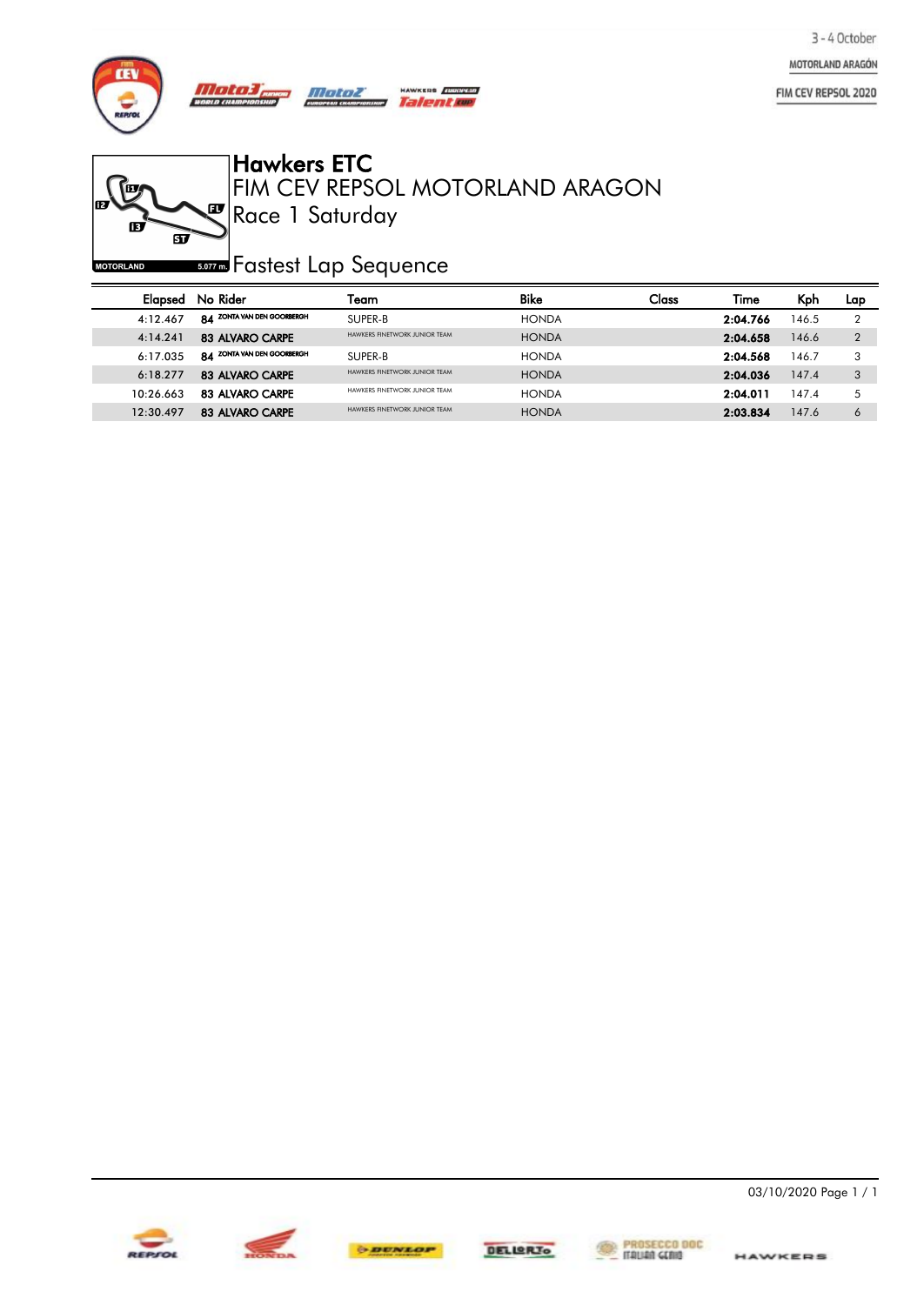MOTORLAND ARAGÓN

FIM CEV REPSOL 2020



**for** 

的

m

*Mata3, Motor* no cu

 $\mathbf{F}$ 

Hawkers ETC

Race 1 Saturday FIM CEV REPSOL MOTORLAND ARAGON

**Talent week** 

 $\widetilde{\mathbf{p}}$ **MOTORLAND** 

**Sector Analysis** 

|                |                      |                           |                  |                  | Invalidated Lap  |                | <b>Personal Best</b> |          | Session Best                  |          | <b>B</b> Crossing the pit lane |          |              |
|----------------|----------------------|---------------------------|------------------|------------------|------------------|----------------|----------------------|----------|-------------------------------|----------|--------------------------------|----------|--------------|
| Lap            | Time                 | Sector 1                  | Sector 2         | Sector 3         | Sector 4         | T.Spd          | Lap                  | Time     | Sector 1                      | Sector 2 | Sector 3                       | Sector 4 | T.Spd        |
|                |                      | <b>MILAN PAWELEC</b>      |                  |                  |                  | <b>POL</b>     | 4                    | 2:04.157 | 34.871                        | 34.696   | 23.153                         | 31.437   | 220.9        |
| 4              |                      |                           |                  |                  |                  |                | 5                    | 2:04.282 | 35.200                        | 34.705   | 22.909                         | 31.468   | 220.9        |
|                |                      | WÓJCIK RACING JUNIOR TEAM |                  |                  |                  | <b>HONDA</b>   | 6                    | 2:05.383 | 35.420                        | 34.850   | 23.020                         | 32.093   | 218.6        |
| $\mathbf{1}$   | 2:14.007             | 41.799                    | 35.991           | 24.076           | 32.141           | 220.0          | 7                    | 2:05.338 | 35.508                        | 34.812   | 22.971                         | 32.047   | 217.3        |
| $\overline{2}$ | 2:07.339             | 36.069                    | 35.251           | 23.807           | 32.212           | 221.3          | 8                    | 2:04.913 | 35.255                        | 34.854   | 23.020                         | 31.784   | 221.3        |
| 3              | 2:07.335             | 36.144                    | 35.458           | 23.735           | 31.998           | 219.5          | 9                    | 2:05.431 | 35.415                        | 34.919   | 23.245                         | 31.852   | 223.1        |
| $\overline{4}$ | 2:07.586             | 36.584                    | 35.166           | 23.820           | 32.016           | 220.4          | 10                   | 2:06.015 | 35.793                        | 34.950   | 23.185                         | 32.087   | 220.9        |
| 5              | 2:08.109             | 36.922                    | 35.440           | 23.604           | 32.143           | 222.7          | 11                   | 2:05.688 | 35.398                        | 35.048   | 23.168                         | 32.074   | 219.5        |
| 6              | 2:07.540             | 36.747                    | 35.248           | 23.396           | 32.149           | 222.2          | 12                   | 2:06.401 | 36.179                        | 34.871   | 23.068                         | 32.283   | 219.5        |
| 7              | 2:08.892             | 36.141                    | 35.568           | 24.942           | 32.241           | 218.6          | 13                   | 2:04.820 | 35.247                        | 34.798   | 22.883                         | 31.892   | 221.8        |
| 8 <sup>1</sup> | 2:07.018             | 36.259                    | 35.179           | 23.512           | 32.068           | 220.4          | 12                   |          | <b>JACOB ROULSTONE</b>        |          |                                |          | <b>AUS</b>   |
| 9<br>10        | 2:07.530<br>2:07.187 | 36.328<br>36.056          | 35.572<br>35.399 | 23.759<br>23.374 | 31.871<br>32.358 | 221.8<br>220.9 |                      |          | LEOPARD IMPALA JUNIOR TEAM    |          |                                |          | <b>HONDA</b> |
| 11             | 2:07.998             | 36.827                    | 35.588           | 23.419           | 32.164           | 219.5          | $\mathbf{1}$         | 2:11.536 | 40.862                        | 35.561   | 23.647                         | 31.466   | 229.3        |
| 12             | 2:07.668             | 36.425                    | 35.479           | 23.513           | 32.251           | 220.4          | 2                    | 2:05.658 | 35.652                        | 35.391   | 23.145                         | 31.470   | 229.3        |
| 13             | 2:07.188             | 36.131                    | 35.260           | 23.647           | 32.150           | 220.0          | 3 <sup>1</sup>       | 2:04.561 | 35.044                        | 34.842   | 23.218                         | 31.457   | 227.4        |
| 14             | 2:08.623             | 36.522                    | 35.894           | 23.631           | 32.576           | 218.2          | 4                    | 2:04.943 | 35.374                        | 34.898   | 23.194                         | 31.477   | 225.5        |
|                |                      | <b>OLEG PAWELEC</b>       |                  |                  |                  | <b>POL</b>     | 5                    | 2:04.880 | 34.987                        | 34.854   | 23.609                         | 31.430   | 227.8        |
| 5              |                      |                           |                  |                  |                  |                | 6                    | 2:05.933 | 35.724                        | 35.066   | 23.195                         | 31.948   | 220.0        |
|                |                      | WÓJCIK RACING JUNIOR TEAM |                  |                  |                  | <b>HONDA</b>   | $\overline{7}$       | 2:05.416 | 35.429                        | 35.008   | 23.026                         | 31.953   | 218.2        |
| $\mathbf{1}$   | 2:17.443             | 43.113                    | 36.445           | 25.133           | 32.752           | 220.0          | 8                    | 2:06.172 | 35.513                        | 35.166   | 23.705                         | 31.788   | 224.5        |
| $\overline{2}$ | 2:09.202             | 36.495                    | 36.434           | 24.073           | 32.200           | 221.3          | 9                    | 2:06.389 | 35.423                        | 35.688   | 23.738                         | 31.540   | 223.1        |
| 3              | 2:08.974             | 36.745                    | 35.879           | 23.795           | 32.555           | 219.1          | 10                   | 2:05.935 | 35.666                        | 34.823   | 23.191                         | 32.255   | 220.4        |
| $\overline{4}$ | 2:09.425             | 36.434                    | 36.204           | 24.114           | 32.673           | 215.6          | 11                   | 2:06.578 | 35.851                        | 35.230   | 23.697                         | 31.800   | 227.8        |
| 5              | 2:09.490             | 36.607                    | 36.198           | 23.990           | 32.695           | 217.3          | 12                   | 2:06.432 | 36.304                        | 35.126   | 23.493                         | 31.509   | 228.8        |
| 6              | 2:09.666             | 36.746                    | 36.089           | 23.991           | 32.840           | 216.9          | 13                   | 2:06.064 | 35.978                        | 34.938   | 23.612                         | 31.536   | 225.9        |
| 7              | 2:09.391             | 36.569                    | 35.917           | 23.987           | 32.918           | 215.1          | 14                   | 2:05.384 | 35.699                        | 34.938   | 23.030                         | 31.717   | 225.9        |
| 8              | 2:08.479             | 36.176                    | 35.847           | 23.710           | 32.746           | 212.6          | 13                   |          | <b>MARCO TAPIA</b>            |          |                                |          | <b>SPA</b>   |
| 9<br>10        | 2:09.380<br>2:09.239 | 36.523<br>36.581          | 36.188<br>36.033 | 23.888<br>23.822 | 32.781<br>32.803 | 216.0<br>213.9 |                      |          | LEOPARD IMPALA JUNIOR TEAM    |          |                                |          | <b>HONDA</b> |
| 11             | 2:09.977             | 36.851                    | 36.501           | 23.900           | 32.725           | 216.9          | $\mathbf{1}$         | 2:10.964 | 40.079                        | 35.468   | 23.373                         | 32.044   | 224.5        |
| 12             | 2:09.993             | 36.842                    | 36.395           | 23.903           | 32.853           | 217.7          | 2                    | 2:06.729 | 36.026                        | 35.475   | 23.617                         | 31.611   | 223.6        |
| 13             | 2:09.738             | 36.613                    | 36.206           | 23.832           | 33.087           | 216.0          | 3                    | 2:05.012 | 35.171                        | 34.795   | 23.237                         | 31.809   | 218.2        |
| 14             | 2:09.609             | 36.864                    | 36.236           | 23.936           | 32.573           | 217.3          | 4                    | 2:05.662 | 35.552                        | 35.376   | 23.160                         | 31.574   | 222.2        |
|                |                      |                           |                  |                  |                  |                | 5                    | 2:06.062 | 35.636                        | 35.060   | 23.284                         | 32.082   | 218.2        |
|                |                      | <b>FILIPPO FARIOLI</b>    |                  |                  |                  | <b>ITA</b>     | 6                    | 2:05.346 | 35.561                        | 34.895   | 23.059                         | 31.831   | 224.1        |
|                |                      | TEAM HONDA LAGLISSE       |                  |                  |                  | <b>HONDA</b>   | $\overline{7}$       | 2:04.714 | 35.342                        | 34.814   | 22.686                         | 31.872   | 217.7        |
| 1              | 2:11.004             | 40.269                    | 35.544           | 23.330           | 31.861           | 221.3          | 8                    | 2:04.666 | 35.288                        | 35.059   | 22.725                         | 31.594   | 222.2        |
| $\overline{2}$ | 2:06.473             | 35.688                    | 35.630           | 23.070           | 32.085           | 221.8          | 9                    | 2:06.406 | 35.972                        | 34.912   | 23.567                         | 31.955   | 213.4        |
| 3              | 2:05.832             | 35.224                    | 34.940           | 23.749           | 31.919           | 222.7          | 10                   | 2:05.856 | 35.675                        | 34.962   | 23.261                         | 31.958   | 224.1        |
| $\overline{4}$ | 2:05.820             | 35.362                    | 34.965           | 23.517           | 31.976           | 224.1          | 11                   | 2:06.654 | 36.391                        | 35.140   | 23.524                         | 31.599   | 224.1        |
| 5              | 2:06.031             | 35.772                    | 35.157           | 23.317           | 31.785           | 221.8          | 12                   | 2:06.078 | 36.042                        | 34.858   | 23.428                         | 31.750   | 221.8        |
| 6              | 2:05.668             | 35.546                    | 35.096           | 23.327           | 31.699           | 223.6          | 13                   | 2:05.639 | 35.620                        | 34.852   | 22.920                         | 32.247   | 213.9        |
| $\overline{7}$ | 2:05.214             | 35.397                    | 35.004           | 23.089           | 31.724           | 221.3          | 14                   | 2:05.532 | 35.579                        | 34.992   | 22.585                         | 32.376   | 213.0        |
| 8              | 2:05.453             | 35.278                    | 34.770           | 23.474           | 31.931           | 219.1          | 17                   |          | <b>TORIN COLLINS</b>          |          |                                |          | CAN          |
| 9              | 2:05.569             | 35.317                    | 35.023           | 23.223           | 32.006           | 224.1          |                      |          | REALE AVINTIA MTA JUNIOR TEAM |          |                                |          | <b>HONDA</b> |
| 10             | 2:05.439<br>2:06.275 | 35.225<br>35.743          | 35.102<br>35.274 | 23.370<br>23.600 | 31.742<br>31.658 | 222.2<br>224.1 | $\mathbf{1}$         | 2:16.885 | 42.860                        | 36.543   | 24.412                         | 33.070   | 213.9        |
| 11<br>12       | 2:06.436             | 35.731                    | 35.136           | 23.707           | 31.862           | 223.1          | 2                    | 2:09.959 | 36.776                        | 36.330   | 23.991                         | 32.862   | 214.7        |
| 13             | 2:06.156             | 35.913                    | 35.210           | 23.248           | 31.785           | 219.5          | $3 \mid$             | 2:08.973 | 36.713                        | 35.785   | 23.947                         | 32.528   | 214.7        |
| 14             | 2:05.684             | 35.715                    | 34.834           | 23.150           | 31.985           | 220.9          | 4                    | 2:09.454 | 36.396                        | 36.140   | 24.203                         | 32.715   | 214.3        |
|                |                      |                           |                  |                  |                  |                | 5                    | 2:10.396 | 36.838                        | 36.773   | 23.993                         | 32.792   | 215.1        |
| 10             |                      | <b>ADRIÁN CRUCES</b>      |                  |                  |                  | <b>SPA</b>     | 6                    | 2:09.173 | 36.743                        | 36.100   | 23.653                         | 32.677   | 213.9        |
|                |                      | <b>CUNA DE CAMPEONES</b>  |                  |                  |                  | <b>HONDA</b>   | 7                    | 2:09.392 | 36.866                        | 35.992   | 23.952                         | 32.582   | 215.1        |
| 1              | 2:09.820             | 39.867                    | 35.258           | 23.171           | 31.524           | 220.0          | 8                    | 2:09.313 | 36.457                        | 36.020   | 23.726                         | 33.110   | 208.1        |
| $\overline{2}$ | 2:05.311             | 35.482                    | 35.029           | 23.384           | 31.416           | 222.7          | 9                    | 2:09.394 | 36.521                        | 36.079   | 23.751                         | 33.043   | 208.9        |
| 3              | 2:04.483             | 34.974                    | 34.657           | 23.295           | 31.557           | 222.7          | 10                   | 2:09.701 | 36.833                        | 36.163   | 23.755                         | 32.950   | 208.5        |

03/10/2020 Page 1 / 5







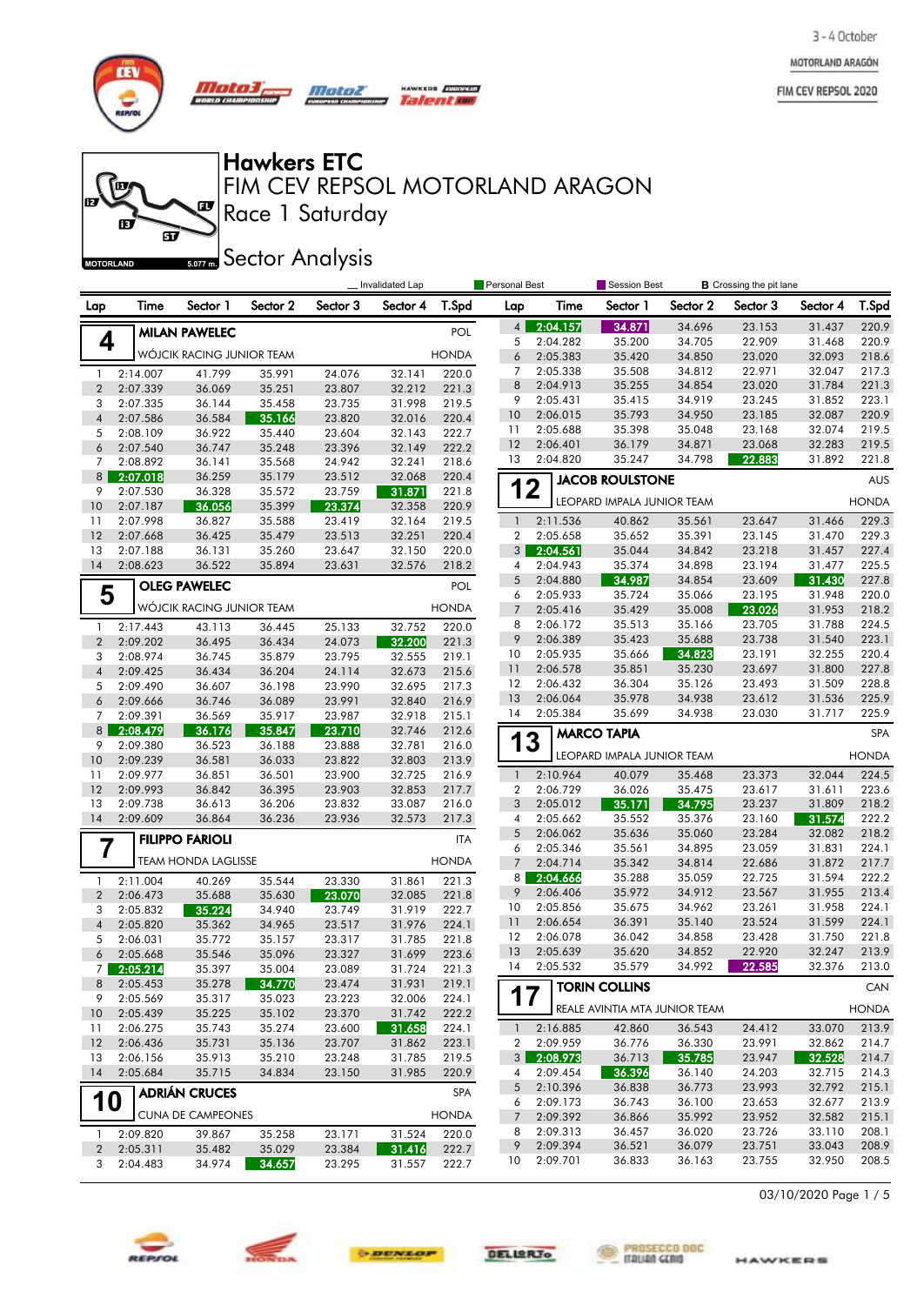MOTORLAND ARAGÓN

FIM CEV REPSOL 2020



**for** 

的

**MOTORLAND** 

m

*Motol)* Mataz un cu

 $\mathbf{F}$ 

 $\widetilde{\mathbf{p}}$ 

HAWKERS **EUROPESO** Talentoe

# Hawkers ETC

Race 1 Saturday FIM CEV REPSOL MOTORLAND ARAGON

**Sector Analysis** 

|                     |                      |                                  |                  |                  | Invalidated Lap  |                | <b>Personal Best</b> |                      | <b>Session Best</b>              |                  | <b>B</b> Crossing the pit lane |                  |                |
|---------------------|----------------------|----------------------------------|------------------|------------------|------------------|----------------|----------------------|----------------------|----------------------------------|------------------|--------------------------------|------------------|----------------|
| Lap                 | Time                 | Sector 1                         | Sector 2         | Sector 3         | Sector 4         | T.Spd          | Lap                  | Time                 | Sector 1                         | Sector 2         | Sector 3                       | Sector 4         | T.Spd          |
| 11                  | 2:09.033             | 36.723                           | 35.954           | 23.626           | 32.730           | 211.8          |                      |                      | <b>HARRISON VOIGHT</b>           |                  |                                |                  | <b>AUS</b>     |
| 12                  | 2:09.002             | 36.591                           | 35.934           | 23.808           | 32.669           | 214.7          | 29                   |                      |                                  |                  |                                |                  |                |
| 13                  | 2:09.824             | 36.717                           | 36.174           | 23.965           | 32.968           | 213.9          |                      |                      | SIC 58 SQUADRACORSE              |                  |                                |                  | <b>HONDA</b>   |
| 14                  | 2:09.535             | 36.681                           | 36.189           | 23.769           | 32.896           | 212.6          | $\mathbf{1}$         | 2:09.515             | 39.177                           | 35.135           | 23.369                         | 31.834           | 226.4          |
| 1                   | 8                    | ÁNGEL PIQUERAS                   |                  |                  |                  | SPA            | $\overline{2}$<br>3  | 2:05.480<br>2:04.351 | 35.794<br>35.036                 | 34.878<br>34.772 | 23.361<br>23.120               | 31.447<br>31.423 | 225.0<br>225.0 |
|                     |                      | TALENT TEAM ESTRELLA GALICIA 0,0 |                  |                  |                  | <b>HONDA</b>   | 4                    | 2:04.145             | 35.024                           | 34.669           | 23.162                         | 31.290           | 227.8          |
| $\mathbf{1}$        | 2:11.239             | 40.646                           | 35.527           | 23.592           | 31.474           | 227.4          | 5                    | 2:04.382             | 35.071                           | 34.628           | 23.043                         | 31.640           | 226.4          |
| $\overline{2}$      | 2:04.922             | 35.608                           | 34.871           | 22.916           | 31.527           | 223.1          | 6                    | 2:05.519             | 35.451                           | 34.820           | 23.386                         | 31.862           | 225.0          |
| 3                   | 2:04.807             | 35.241                           | 34.912           | 23.256           | 31.398           | 226.4          | $\overline{7}$       | 2:05.174             | 35.471                           | 35.033           | 23.166                         | 31.504           | 225.0          |
| 4                   | 2:04.979             | 35.288                           | 34.839           | 23.011           | 31.841           | 221.3          | 8                    | 2:04.845             | 35.326                           | 34.820           | 23.039                         | 31.660           | 222.2          |
| 5                   | 2:05.529             | 35.397                           | 35.050           | 23.286           | 31.796           | 220.4          | 9                    | 2:05.617             | 35.426                           | 35.010           | 23.257                         | 31.924           | 220.4          |
| 6                   | 2:08.314             | 36.136                           | 37.156           | 23.022           | 32.000           | 221.3          | 10                   | 2:06.297             | 35.621                           | 34.983           | 23.796                         | 31.897           | 225.5          |
| $\overline{7}$      | 2:04.985             | 35.560                           | 34.846           | 22.838           | 31.741           | 221.3          | 11                   | 2:05.487             | 35.555                           | 34.848           | 23.328                         | 31.756           | 224.5          |
| 8                   | 2:04.919             | 35.203                           | 35.021           | 23.029           | 31.666           | 220.0          | 12                   | 2:05.958             | 36.297                           | 34.837           | 22.986                         | 31.838           | 223.6          |
| 9                   | 2:06.402             | 35.531                           | 35.087           | 24.100           | 31.684           | 228.3          | 13                   | 2:04.823             | 35.315                           | 34.722           | 23.030                         | 31.756           | 223.6          |
| 10                  | 2:05.546             | 35.606                           | 35.094           | 23.310           | 31.536           | 225.9          | 14                   | 2:05.389             | 35.462                           | 34.914           | 22.958                         | 32.055           | 224.1          |
| 11<br>12            | 2:06.259             | 36.064<br>35.795                 | 35.115           | 23.522<br>23.722 | 31.558           | 226.4          |                      |                      | <b>COLLIN VEIJER</b>             |                  |                                |                  | <b>NED</b>     |
| 13                  | 2:06.292<br>2:05.802 | 35.755                           | 35.165<br>34.999 | 23.097           | 31.610<br>31.951 | 226.9<br>216.9 | 30                   |                      | APEX - CARDOSO RACING            |                  |                                |                  | <b>HONDA</b>   |
| 14                  | 2:05.285             | 35.570                           | 34.926           | 22.867           | 31.922           | 222.7          | $\mathbf{1}$         | 2:11.434             | 40.544                           | 35.443           | 23.619                         | 31.828           | 227.4          |
|                     |                      | <b>GUILLEM PLANQUES</b>          |                  |                  |                  | <b>FRA</b>     | 2                    | 2:06.481             | 35.656                           | 35.599           | 23.587                         | 31.639           | 227.4          |
| 24                  |                      |                                  |                  |                  |                  |                | 3                    | 2:05.342             | 35.230                           | 34.975           | 23.480                         | 31.657           | 223.6          |
|                     |                      | LARRESPORT CARRÉ D'OR            |                  |                  |                  | <b>HONDA</b>   | 4                    | 2:05.756             | 35.681                           | 34.799           | 23.529                         | 31.747           | 225.5          |
| $\mathbf{1}$        | 2:27.273             | 41.968                           | 36.730           | 35.846           | 32.729           | 220.9          | 5                    | 2:05.777             | 35.503                           | 34.981           | 23.462                         | 31.831           | 222.7          |
| $\overline{2}$      | 2:08.539             | 36.669                           | 35.641           | 23.860           | 32.369           | 221.3          | 6                    | 2:05.653             | 35.633                           | 35.128           | 23.144                         | 31.748           | 226.4          |
| 3                   | 2:07.687             | 36.339                           | 35.485           | 23.607           | 32.256           | 223.1          | $\overline{7}$       | 2:05.376             | 35.641                           | 34.839           | 23.281                         | 31.615           | 224.5          |
| 4                   | 2:07.540             | 36.100                           | 35.648           | 23.663           | 32.129           | 222.2          | 8                    | 2:05.034             | 35.347                           | 34.829           | 23.146                         | 31.712           | 222.7          |
| 5                   | 2:07.572             | 36.020                           | 35.668           | 23.563           | 32.321           | 220.9          | 9                    | 2:05.523             | 35.237                           | 34.970           | 23.457                         | 31.859           | 228.3          |
| 6                   | 2:07.413             | 36.067                           | 35.639           | 23.473           | 32.234           | 223.1          | 10                   | 2:05.739             | 35.613                           | 35.117           | 23.532                         | 31.477           | 227.4          |
| $\overline{7}$      | 2:07.480             | 36.005                           | 35.710           | 23.393           | 32.372           | 223.6          | 11                   | 2:06.277             | 36.024                           | 35.104           | 23.436                         | 31.713           | 225.5          |
| 8<br>9              | 2:07.345<br>2:07.089 | 35.896                           | 35.578           | 23.542           | 32.329<br>32.279 | 217.3<br>221.3 | 12<br>13             | 2:06.258             | 35.959                           | 35.150           | 23.515                         | 31.634<br>31.522 | 227.8<br>226.4 |
| 10                  | 2:06.954             | 35.848<br>36.066                 | 35.432<br>35.302 | 23.530<br>23.288 | 32.298           | 220.4          | 14                   | 2:06.123<br>2:06.151 | 36.128<br>35.970                 | 35.032<br>35.087 | 23.441<br>23.354               | 31.740           | 223.1          |
| 11                  | 2:06.462             | 35.800                           | 35.231           | 23.434           | 31.997           | 222.7          |                      |                      |                                  |                  |                                |                  |                |
| 12                  | 2:06.472             | 35.761                           | 35.229           | 23.423           | 32.059           | 223.6          | 32                   |                      | <b>DAVID REAL</b>                |                  |                                |                  | <b>SPA</b>     |
| 13                  | 2:06.841             | 35.659                           | 35.517           | 23.457           | 32.208           | 222.2          |                      |                      | MHP RACING - TECH SOLUTIONS      |                  |                                |                  | <b>HONDA</b>   |
| 14                  | 2:07.298             | 35.979                           | 35.656           | 23.404           | 32.259           | 221.3          | $\mathbf{1}$         | 2:14.199             | 42.186                           | 35.803           | 24.217                         | 31.993           | 220.9          |
|                     |                      | ROMEO SANDOVAL                   |                  |                  |                  | <b>SPA</b>     | 2                    | 2:05.648             | 35.651                           | 34.863           | 23.346                         | 31.788           | 221.3          |
| 27                  |                      |                                  |                  |                  |                  |                | 3 <sup>1</sup>       | 2:04.920             | 35.064                           | 34.804           | 23.325                         | 31.727           | 221.8          |
|                     |                      | HAWKERS FINETWORK JUNIOR TEAM    |                  |                  |                  | <b>HONDA</b>   | 4                    | 2:05.123             | 35.168                           | 34.970           | 23.228                         | 31.757           | 219.1          |
| $\mathbf{1}$        | 2:11.894             | 40.613                           | 36.216           | 23.677           | 31.388           | 229.8          | 5                    | 2:05.630             | 35.256                           | 35.226           | 23.434                         | 31.714           | 222.7          |
| $\overline{2}$      | 2:05.404             | 35.468                           | 35.313           | 23.191           | 31.432           | 228.8          | 6                    | 2:05.737             | 35.389                           | 35.201           | 23.356                         | 31.791           | 222.2          |
| 3                   | 2:05.402             | 35.374                           | 35.243           | 23.219           | 31.566           | 224.1          | $\overline{7}$       | 2:05.221             | 35.283                           | 35.146           | 23.139                         | 31.653           | 221.3          |
| 4                   | 2:05.595             | 35.423                           | 35.093           | 23.346           | 31.733           | 224.5          | 8                    | 2:05.639             | 35.392                           | 35.124           | 23.252                         | 31.871           | 220.0          |
| 5                   | 2:06.222             | 35.351                           | 35.299           | 23.628           | 31.944           | 220.9          | 9                    | 2:05.712             | 35.391                           | 35.061           | 23.200                         | 32.060           | 222.2          |
| 6                   | 2:05.762             | 35.796                           | 35.165           | 22.986           | 31.815           | 225.0          | 10                   | 2:06.135             | 35.683                           | 35.111           | 23.400                         | 31.941           | 222.2          |
| $\overline{7}$      | 2:05.247             | 35.400                           | 34.996           | 23.110           | 31.741           | 223.6          | 11                   | 2:05.952             | 35.603                           | 35.090           | 23.316<br>23.280               | 31.943           | 222.2          |
| 8 <sup>1</sup><br>9 | 2:05.048<br>2:05.481 | 35.205<br>34.999                 | 35.185<br>35.247 | 22.953<br>23.436 | 31.705<br>31.799 | 222.2<br>228.3 | 12<br>13             | 2:05.797<br>2:06.334 | 35.566<br>35.531                 | 35.064<br>35.600 | 23.304                         | 31.887<br>31.899 | 221.8<br>220.0 |
| 10                  | 2:05.771             | 35.563                           | 35.412           | 23.451           | 31.345           | 225.5          | 14                   | 2:05.560             | 35.577                           | 35.115           | 23.131                         | 31.737           | 221.8          |
| 11                  | 2:06.776             | 36.525                           | 35.461           | 23.233           | 31.557           | 229.3          |                      |                      |                                  |                  |                                |                  |                |
| $12 \,$             | 2:06.185             | 35.821                           | 35.478           | 23.312           | 31.574           | 227.8          | 36                   |                      | <b>SHARUL SHARIL</b>             |                  |                                |                  | MAL            |
| 13                  | 2:06.031             | 36.071                           | 35.199           | 23.368           | 31.393           | 228.3          |                      |                      | LIQUI MOLY INTACT SIC JUNIOR TEA |                  |                                |                  | <b>HONDA</b>   |
| 14                  | 2:05.591             | 35.688                           | 35.205           | 23.178           | 31.520           | 227.8          | $\mathbf{1}$         | 2:14.126             | 41.880                           | 35.496           | 24.953                         | 31.797           | 227.8          |
|                     |                      |                                  |                  |                  |                  |                | 2 <sup>1</sup>       | 2:07.133             | 36.175                           | 35.203           | 23.766                         | 31.989           | 225.5          |
|                     |                      |                                  |                  |                  |                  |                |                      | 3 2:07.827           | 36.440                           | 35.618           | 23.787                         | 31.982           | 225.5          |

03/10/2020 Page 2 / 5







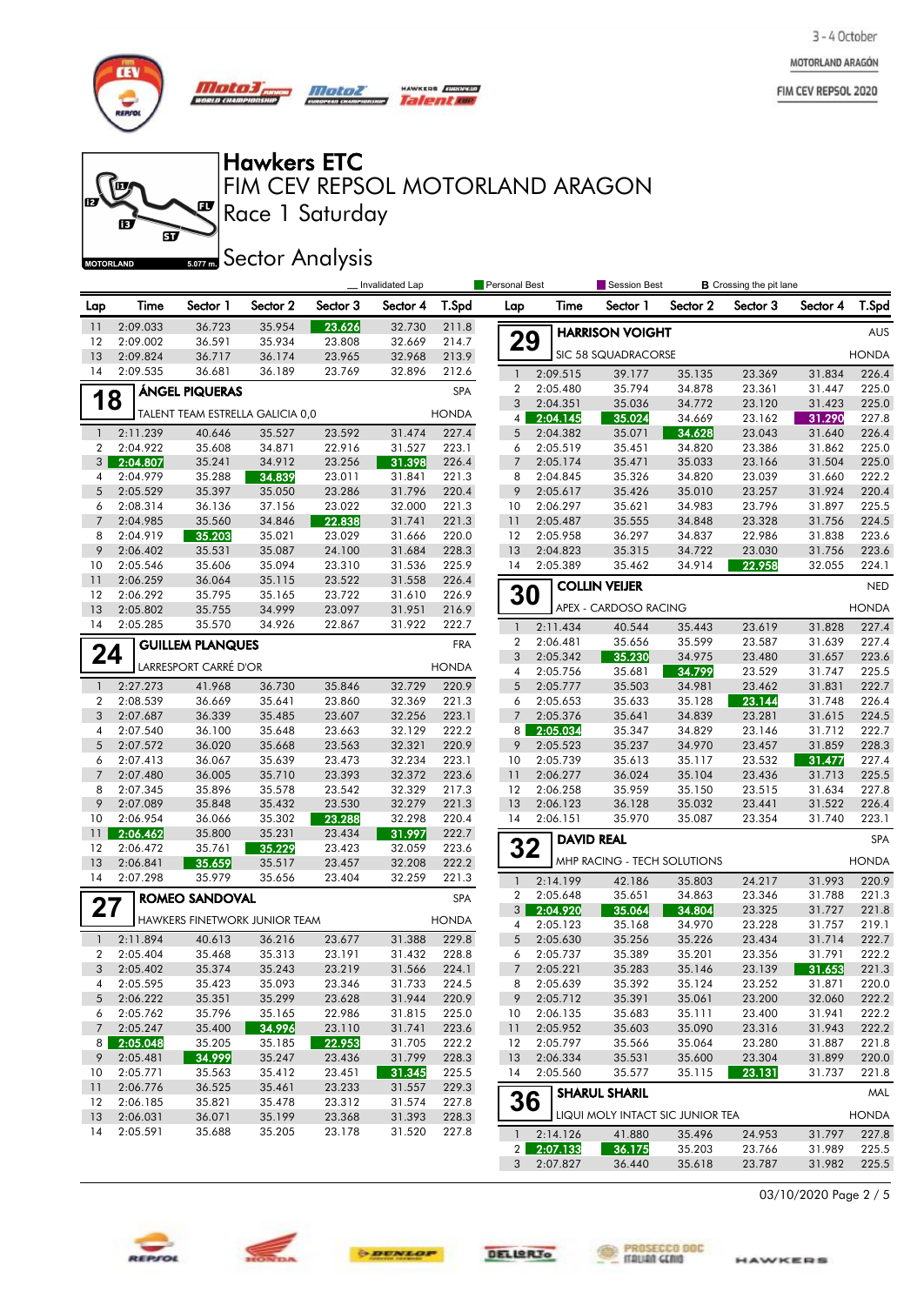MOTORLAND ARAGÓN

FIM CEV REPSOL 2020



**for** 

府

**MOTORLAND** 

m

*Mato3, Motor* un cu

 $\mathbf{F}$ 

 $\widetilde{\mathbf{w}}$ 

**HAWKERS** *Quanese*<br>Talent kupi

### Hawkers ETC

Race 1 Saturday FIM CEV REPSOL MOTORLAND ARAGON

**Sector Analysis** 

|                |                      |                          |                             |                  | Invalidated Lap  |                | <b>Personal Best</b> |                      | Session Best                 |                  | <b>B</b> Crossing the pit lane |                  |                |
|----------------|----------------------|--------------------------|-----------------------------|------------------|------------------|----------------|----------------------|----------------------|------------------------------|------------------|--------------------------------|------------------|----------------|
| Lap            | Time                 | Sector 1                 | Sector 2                    | Sector 3         | Sector 4         | T.Spd          | Lap                  | Time                 | Sector 1                     | Sector 2         | Sector 3                       | Sector 4         | T.Spd          |
| 4              | 2:07.209             | 36.336                   | 35.308                      | 23.808           | 31.757           | 226.4          | 14                   | 2:11.399             | 37.681                       | 36.585           | 24.326                         | 32.807           | 216.9          |
| 5              | 2:08.025             | 36.715                   | 35.174                      | 23.737           | 32.399           | 225.5          |                      |                      | <b>IVÁN ORTOLÁ</b>           |                  |                                |                  | <b>SPA</b>     |
| 6              | 2:07.735             | 36.491                   | 35.477                      | 23.623           | 32.144           | 223.6          | 48                   |                      |                              |                  |                                |                  |                |
| 7              | 2:07.459             | 36.586                   | 35.327                      | 23.487           | 32.059           | 222.7          |                      |                      | OPENBANK ASPAR TEAM          |                  |                                |                  | <b>HONDA</b>   |
| 8<br>9         | 2:08.082             | 36.646                   | 35.478<br>35.391            | 23.487           | 32.471<br>32.159 | 220.0          | $\mathbf{1}$         | 2:09.467             | 39.285                       | 34.952           | 23.285                         | 31.945           | 220.4          |
| 10             | 2:07.682<br>2:07.366 | 36.176<br>36.342         | 35.376                      | 23.956<br>23.404 | 32.244           | 224.1<br>224.1 | 2                    | 2:05.032             | 35.366                       | 34.868           | 22.929                         | 31.869           | 219.5          |
|                |                      |                          |                             |                  |                  |                | 3                    | 2:04.407<br>2:04.547 | 35.134<br>35.077             | 34.711<br>34.782 | 22.896<br>23.030               | 31.666<br>31.658 | 222.7<br>223.6 |
| 38             |                      | <b>JUAN RODRÍGUEZ</b>    |                             |                  |                  | SPA            | 4<br>5               | 2:04.555             | 35.250                       | 34.753           | 23.008                         | 31.544           | 226.9          |
|                |                      | <b>CUNA CAMPEONES</b>    |                             |                  |                  | <b>HONDA</b>   | 6                    | 2:05.703             | 35.380                       | 35.106           | 23.419                         | 31.798           | 227.8          |
| $\mathbf{1}$   | 2:13.481             | 41.699                   | 35.552                      | 24.056           | 32.174           | 219.1          | $\overline{7}$       | 2:05.108             | 35.351                       | 34.767           | 23.015                         | 31.975           | 221.3          |
| 2              | 2:05.640             | 35.561                   | 35.048                      | 23.133           | 31.898           | 219.5          | 8                    | 2:04.960             | 35.346                       | 34.910           | 23.021                         | 31.683           | 222.2          |
| 3              | 2:05.215             | 35.320                   | 34.949                      | 23.072           | 31.874           | 219.1          | 9                    | 2:05.400             | 35.398                       | 35.017           | 23.228                         | 31.757           | 224.5          |
| 4              | 2:05.067             | 35.321                   | 34.927                      | 23.069           | 31.750           | 220.4          | 10                   | 2:06.104             | 35.662                       | 34.989           | 23.073                         | 32.380           | 216.4          |
| 5              | 2:05.572             | 35.406                   | 34.917                      | 23.369           | 31.880           | 224.5          | 11                   | 2:05.615             | 35.398                       | 34.980           | 23.233                         | 32.004           | 220.4          |
| 6              | 2:05.643             | 35.650                   | 35.054                      | 23.244           | 31.695           | 222.7          | 12                   | 2:06.274             | 36.344                       | 34.972           | 22.980                         | 31.978           | 219.5          |
| $\overline{7}$ | 2:05.429             | 35.396                   | 34.976                      | 23.022           | 32.035           | 220.0          | 13                   | 2:04.959             | 35.193                       | 34.900           | 23.073                         | 31.793           | 223.6          |
| 8<br>9         | 2:05.163<br>2:05.602 | 35.456<br>35.365         | 34.756<br>35.172            | 23.133<br>23.161 | 31.818<br>31.904 | 218.6<br>219.1 | 14                   | 2:05.171             | 35.358                       | 34.818           | 23.052                         | 31.943           | 222.7          |
| 10             | 2:05.224             | 35.343                   | 35.006                      | 23.130           | 31.745           | 222.2          | 49                   |                      | <b>JULIO GARCÍA</b>          |                  |                                |                  | <b>SPA</b>     |
| 11             | 2:06.580             | 35.985                   | 35.508                      | 23.330           | 31.757           | 220.9          |                      |                      | JEREZ ANDALUCIA MOTOR TALENT |                  |                                |                  | <b>HONDA</b>   |
| 12             | 2:06.561             | 36.082                   | 35.386                      | 23.434           | 31.659           | 224.1          | 1                    | 2:09.542             | 39.533                       | 35.032           | 23.379                         | 31.598           | 226.9          |
| 13             | 2:06.623             | 35.867                   | 35.480                      | 23.277           | 31.999           | 220.9          | $\overline{2}$       | 2:05.261             | 35.625                       | 35.124           | 22.990                         | 31.522           | 221.8          |
| 14             | 2:05.623             | 35.597                   | 34.954                      | 23.186           | 31.886           | 219.1          | 3                    | 2:04.220             | 35.023                       | 34.681           | 23.026                         | 31.490           | 220.0          |
|                |                      | <b>HUGO MILLÁN</b>       |                             |                  |                  | SPA            | 4                    | 2:04.531             | 35.154                       | 34.643           | 23.175                         | 31.559           | 228.3          |
| 44             |                      |                          |                             |                  |                  |                | 5                    | 2:04.629             | 35.314                       | 35.092           | 22.922                         | 31.301           | 228.3          |
|                |                      | <b>CUNA DE CAMPEONES</b> |                             |                  |                  | <b>HONDA</b>   | 6                    | 2:05.454             | 35.545                       | 34.942           | 23.383                         | 31.584           | 225.9          |
| $\mathbf{1}$   | 2:11.252             | 40.908                   | 35.205                      | 23.233           | 31.906           | 221.3          | $\overline{7}$       | 2:05.408             | 35.648                       | 34.999           | 23.217                         | 31.544           | 223.6          |
| 2              | 2:05.191             | 35.630                   | 34.885                      | 23.027           | 31.649           | 222.2          | 8                    | 2:04.953             | 35.341                       | 34.965           | 23.151                         | 31.496           | 224.1          |
| 3              | 2:04.624             | 35.158                   | 34.727                      | 22.962           | 31.777           | 221.3          | 9                    | 2:05.317             | 35.442                       | 34.984           | 23.300                         | 31.591           | 225.9          |
| 4<br>5         | 2:04.963<br>2:05.551 | 35.341<br>35.157         | 34.740<br>34.975            | 23.058<br>23.290 | 31.824<br>32.129 | 219.1<br>219.5 | 10<br>11             | 2:06.301<br>2:05.316 | 36.097<br>35.548             | 35.037<br>34.998 | 23.472                         | 31.695<br>31.558 | 225.9<br>225.5 |
| 6              | 2:06.128             | 35.894                   | 35.044                      | 23.244           | 31.946           | 220.4          | 12                   | 2:05.394             | 35.702                       | 34.824           | 23.212<br>22.993               | 31.875           | 220.4          |
| 7              | 2:05.495             | 35.364                   | 34.922                      | 23.086           | 32.123           | 217.3          |                      |                      |                              |                  |                                |                  |                |
| 8              | 2:05.857             | 35.713                   | 34.784                      | 22.912           | 32.448           | 214.3          | 51                   |                      | <b>ANGELO TAGLIARINI</b>     |                  |                                |                  | <b>ITA</b>     |
| 9              | 2:06.043             | 35.884                   | 35.026                      | 23.311           | 31.822           | 219.1          |                      |                      | FM MOTORSPORT RACING EMOTION |                  |                                |                  | <b>HONDA</b>   |
| 10             | 2:06.406             | 35.936                   | 35.135                      | 23.398           | 31.937           | 221.8          | $\mathbf{1}$         | 2:17.989             | 43.968                       | 36.590           | 24.795                         | 32.636           | 219.5          |
| 11             | 2:06.136             | 36.048                   | 34.846                      | 23.273           | 31.969           | 221.3          | $\overline{2}$       | 2:09.538             | 36.650                       | 36.168           | 24.168                         | 32.552           | 219.1          |
| 12             | 2:06.527             | 35.779                   | 35.309                      | 23.304           | 32.135           | 220.4          | 3                    | 2:09.115             | 36.489                       | 36.136           | 23.916                         | 32.574           | 219.5          |
| 13             | 2:06.273             | 36.455                   | 34.796                      | 23.315           | 31.707           | 221.3          | 4                    | 2:08.894             | 36.319                       | 35.881           | 24.087                         | 32.607           | 219.5          |
| 14             | 2:05.249             | 35.557                   | 34.817                      | 22.955           | 31.920           | 220.0          | 5                    | 2:09.727             | 36.759                       | 36.504           | 23.803                         | 32.661           | 218.2          |
|                |                      |                          | LÉANDRO QUINTANS SANS       |                  |                  | <b>FRA</b>     | 6                    | 2:08.998             | 36.732                       | 35.933           | 23.757                         | 32.576           | 216.0          |
| 47             |                      |                          | MHP RACING - TECH SOLUTIONS |                  |                  | <b>HONDA</b>   | $\overline{7}$       | 2:09.456             | 36.932                       | 35.953           | 23.744                         | 32.827<br>32.919 | 214.7          |
| $\mathbf{1}$   | 2:19.316             | 44.661                   | 37.190                      | 25.121           | 32.344           | 225.5          | 8<br>9               | 2:09.966<br>2:10.516 | 36.697<br>36.745             | 36.182<br>36.039 | 24.168<br>24.294               | 33.438           | 211.4<br>212.2 |
| $\mathbf{2}$   | 2:10.320             | 36.862                   | 36.350                      | 24.729           | 32.379           | 222.7          | 10                   | 2:09.896             | 36.900                       | 36.135           | 23.765                         | 33.096           | 210.5          |
| 3              | 2:10.481             | 37.047                   | 36.381                      | 24.473           | 32.580           | 222.7          | 11                   | 2:10.975             | 37.018                       | 36.496           | 24.035                         | 33.426           | 211.8          |
| 4              | 2:10.998             | 37.072                   | 36.382                      | 24.660           | 32.884           | 220.9          | 12                   | 2:11.077             | 37.369                       | 36.516           | 23.982                         | 33.210           | 211.8          |
| 5              | 2:10.752             | 37.068                   | 36.486                      | 24.496           | 32.702           | 222.2          | 13                   | 2:11.408             | 37.259                       | 36.684           | 24.143                         | 33.322           | 210.5          |
| 6              | 2:10.588             | 37.004                   | 36.400                      | 24.550           | 32.634           | 222.7          | 14                   | 2:12.063             | 37.416                       | 36.870           | 24.183                         | 33.594           | 210.9          |
| $\overline{7}$ | 2:10.508             | 37.148                   | 36.281                      | 24.351           | 32.728           | 218.2          |                      |                      | <b>ALBERTO FERRÁNDEZ</b>     |                  |                                |                  | SPA            |
| 8              | 2:10.912             | 37.104                   | 36.442                      | 24.588           | 32.778           | 216.9          | 54                   |                      |                              |                  |                                |                  |                |
| 9              | 2:11.087             | 37.067                   | 36.516                      | 24.714           | 32.790           | 219.5          |                      |                      | <b>CUNA DE CAMPEONES</b>     |                  |                                |                  | <b>HONDA</b>   |
| 10             | 2:10.955             | 37.414                   | 36.280                      | 24.379           | 32.882           | 215.1          | $\mathbf{1}$         | 2:10.711             | 39.933                       | 35.437           | 23.332                         | 32.009           | 218.6          |
| 11             | 2:11.789             | 37.880                   | 36.621                      | 24.524           | 32.764           | 219.1          | $\overline{2}$       | 2:05.220             | 35.638                       | 34.852           | 23.063                         | 31.667           | 222.2          |
| 12<br>13       | 2:11.433<br>2:12.139 | 37.842<br>38.028         | 36.450<br>36.844            | 24.428<br>24.452 | 32.713<br>32.815 | 221.3<br>218.6 | 3 <sup>1</sup>       | 2:05.014             | 35.339                       | 34.767           | 23.110                         | 31.798           | 219.1          |
|                |                      |                          |                             |                  |                  |                | 4                    | 2:05.041             | 35.525                       | 34.683           | 23.269                         | 31.564           | 222.7          |

03/10/2020 Page 3 / 5







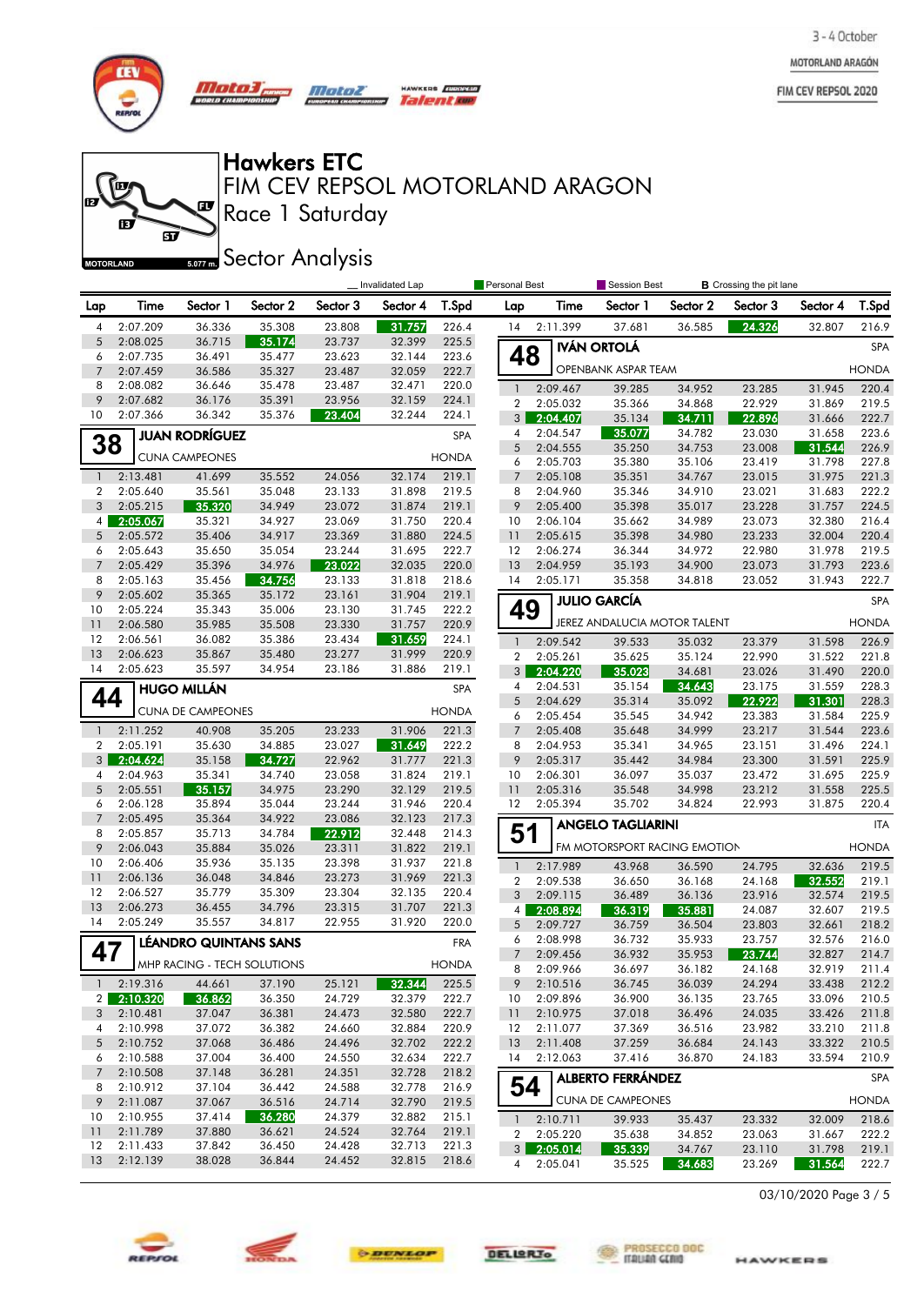MOTORLAND ARAGÓN

FIM CEV REPSOL 2020



**fo** m

 $\mathbf{E}$ 

**MOTORLAND** 

*Mata3, Motor* un cu

 $\mathbf{F}$ 

<u>මි</u>

HAWKERS **FURNISH** Talentoe

# Hawkers ETC

Race 1 Saturday FIM CEV REPSOL MOTORLAND ARAGON

**Sector Analysis** 

|                     |                      |                           |                  |                  | Invalidated Lap  |                | Personal Best       |                      | Session Best                     |                  | <b>B</b> Crossing the pit lane |                  |                |
|---------------------|----------------------|---------------------------|------------------|------------------|------------------|----------------|---------------------|----------------------|----------------------------------|------------------|--------------------------------|------------------|----------------|
| Lap                 | Time                 | Sector 1                  | Sector 2         | Sector 3         | Sector 4         | T.Spd          | Lap                 | Time                 | Sector 1                         | Sector 2         | Sector 3                       | Sector 4         | T.Spd          |
| 5                   | 2:05.544             | 35.456                    | 35.014           | 23.336           | 31.738           | 224.5          |                     |                      | <b>PHILLIP TONN</b>              |                  |                                |                  | <b>GER</b>     |
| 6                   | 2:06.135             | 35.839                    | 35.084           | 23.486           | 31.726           | 223.1          | 66                  |                      |                                  |                  |                                |                  |                |
| $\overline{7}$      | 2:05.437             | 35.666                    | 34.816           | 23.284           | 31.671           | 224.1          |                     |                      | LIQUI MOLY INTACTGP SIC JUNIOR 1 |                  |                                |                  | <b>HONDA</b>   |
| 8                   | 2:05.915             | 35.486                    | 35.056           | 23.303           | 32.070           | 217.3          | $\mathbf{1}$        | 2:18.621             | 42.425                           | 36.070           | 27.485                         | 32.641           | 220.9          |
| 9                   | 2:06.791             | 36.212                    | 34.888           | 23.628           | 32.063           | 212.6          | $\overline{2}$      | 2:07.920             | 36.137                           | 35.674           | 23.741                         | 32.368           | 218.6          |
| 10                  | 2:05.704             | 35.491                    | 35.051           | 23.382           | 31.780           | 223.6          | 3                   | 2:07.731             | 36.591                           | 35.369           | 23.596                         | 32.175           | 223.1          |
| 11                  | 2:06.680             | 36.082                    | 35.284           | 23.677           | 31.637           | 224.1          |                     | 4 2:07.556           | 36.137                           | 35.470           | 23.511                         | 32.438           | 216.0          |
| 12                  | 2:05.828             | 35.859                    | 34.822           | 23.382           | 31.765           | 222.7          | 5                   | 2:07.995             | 36.009                           | 35.611           | 23.942                         | 32.433           | 225.5          |
| 13                  | 2:06.062             | 36.014                    | 35.016           | 23.216           | 31.816           | 224.1          | 6                   | 2:08.776             | 36.623                           | 35.449           | 24.033                         | 32.671           | 216.4          |
| 14                  | 2:05.435             | 35.585                    | 34.945           | 22.993           | 31.912           | 222.2          | $\overline{7}$      | 2:08.255             | 36.177                           | 35.619           | 23.678                         | 32.781           | 211.8          |
|                     |                      | <b>MARIUS HENRY</b>       |                  |                  |                  | <b>FRA</b>     | 8                   | 2:08.303             | 36.013                           | 35.848           | 23.948                         | 32.494           | 217.7          |
| 56                  |                      | <b>SELECT MACHINES</b>    |                  |                  |                  | <b>HONDA</b>   | 9                   | 2:08.028             | 35.965                           | 35.805           | 23.639                         | 32.619           | 216.0          |
|                     |                      |                           |                  |                  |                  |                | 10                  | 2:08.612             | 36.375                           | 35.721           | 23.748                         | 32.768           | 214.7          |
| $\mathbf{1}$        | 2:20.426             | 44.768                    | 37.571           | 24.843           | 33.244           | 212.2          | 11                  | 2:07.999             | 36.189                           | 35.687           | 23.558                         | 32.565           | 217.3          |
| 2 <sub>1</sub>      | 2:12.323             | 37.260                    | 37.224           | 24.587           | 33.252           | 205.7          | 12<br>13            | 2:08.228             | 36.256                           | 35.735           | 23.500                         | 32.737           | 216.9          |
| 3<br>4              | 2:12.437             | 37.626<br>37.529          | 37.228           | 24.314           | 33.269           | 208.1<br>207.3 | 14                  | 2:07.759             | 36.054                           | 35.798           | 23.429<br>23.399               | 32.478           | 218.2          |
| 5                   | 2:13.143<br>2:13.024 | 38.017                    | 37.411<br>37.080 | 24.745<br>24.542 | 33.458<br>33.385 | 205.7          |                     | 2:07.857             | 36.094                           | 35.744           |                                | 32.620           | 216.4          |
| 6                   | 2:12.982             | 37.793                    | 37.128           | 24.517           | 33.544           | 205.7          | 69                  |                      | <b>MARCOS RUDA</b>               |                  |                                |                  | <b>SPA</b>     |
| $\overline{7}$      | 2:12.355             | 37.467                    | 37.120           | 24.339           | 33.429           | 203.8          |                     |                      | <b>TEAM HONDA LAGLISSE</b>       |                  |                                |                  | <b>HONDA</b>   |
| 8                   | 2:12.826             | 37.637                    | 37.259           | 24.248           | 33.682           | 200.0          | $\mathbf{1}$        | 2:10.762             | 39.795                           |                  |                                | 32.004           | 219.1          |
| 9                   | 2:13.342             | 38.010                    | 37.374           | 24.492           | 33.466           | 202.2          | $\overline{2}$      | 2:05.982             | 35.895                           | 35.403<br>35.045 | 23.560<br>23.417               | 31.625           | 220.4          |
| 10                  | 2:12.787             | 37.730                    | 37.381           | 24.289           | 33.387           | 204.9          | 3 <sup>1</sup>      | 2:04.868             | 35.313                           | 34.860           | 23.087                         | 31.608           | 223.6          |
| 11                  | 2:13.134             | 37.779                    | 37.292           | 24.498           | 33.565           | 204.9          | 4                   | 2:05.210             | 35.665                           | 34.840           | 23.213                         | 31.492           | 221.8          |
| 12                  | 2:12.519             | 37.575                    | 37.085           | 24.431           | 33.428           | 204.2          | 5                   | 2:05.001             | 35.038                           | 34.902           | 23.516                         | 31.545           | 222.7          |
| 13                  | 2:13.158             | 37.504                    | 37.388           | 24.534           | 33.732           | 200.7          | 6                   | 2:05.914             | 35.914                           | 35.129           | 23.242                         | 31.629           | 221.3          |
| 14                  | 2:13.718             | 37.760                    | 37.553           | 24.837           | 33.568           | 201.9          | $\overline{7}$      | 2:05.449             | 35.522                           | 34.790           | 23.193                         | 31.944           | 222.2          |
|                     |                      | <b>MATEUSZ PASIUK</b>     |                  |                  |                  | POL            | 8                   | 2:05.981             | 35.539                           | 35.090           | 23.584                         | 31.768           | 221.3          |
| 58                  |                      |                           |                  |                  |                  |                | 9                   | 2:05.896             | 35.465                           | 35.285           | 23.116                         | 32.030           | 217.3          |
|                     |                      | WÓJCIK RACING JUNIOR TEAM |                  |                  |                  | <b>HONDA</b>   | 10                  | 2:06.153             | 35.832                           | 35.036           | 23.337                         | 31.948           | 221.8          |
| $\mathbf{1}$        | 2:53.517             | 1:16.336                  | 38.499           | 25.462           | 33.220           | 215.6          | 11                  | 2:06.377             | 35.848                           | 35.213           | 23.236                         | 32.080           | 218.2          |
| 2                   | 2:11.092             | 37.585                    | 36.501           | 24.337           | 32.669           | 213.4          | 12                  | 2:06.733             | 35.699                           | 35.506           | 23.906                         | 31.622           | 223.1          |
| 3                   | 2:09.605             | 37.128                    | 36.008           | 23.821           | 32.648           | 216.4          | 13                  | 2:06.391             | 36.449                           | 34.878           | 23.436                         | 31.628           | 223.1          |
| 4                   | 2:09.606             | 36.846                    | 36.119           | 24.071           | 32.570           | 219.5          | 14                  | 2:05.578             | 35.598                           | 35.175           | 23.194                         | 31.611           | 223.6          |
| 5                   | 2:09.865             | 37.038                    | 36.135           | 24.123           | 32.569           | 216.9          |                     |                      | <b>TYLER SCOTT</b>               |                  |                                |                  | <b>USA</b>     |
| 6                   | 2:10.020             | 36.954                    | 35.992           | 24.353           | 32.721           | 216.0          | 70                  |                      |                                  |                  |                                |                  |                |
| $\overline{7}$      | 2:10.847             | 37.031                    | 36.857           | 24.243           | 32.716           | 213.9          |                     |                      | TALENT TEAM ESTRELLA GALICIA 0,0 |                  |                                |                  | <b>HONDA</b>   |
| 8                   | 2:09.775             | 37.037                    | 36.109           | 23.961           | 32.668           | 213.4          | $\mathbf{1}$        | 2:13.956             | 41.268                           | 35.933           | 24.442                         | 32.313           | 217.3          |
| 9 <sup>1</sup>      | 2:09.530             | 36.849                    | 36.097           | 23.922           | 32.662           | 213.9          | $\overline{2}$      | 2:07.512             | 36.233                           | 35.399           | 23.873                         | 32.007           | 218.6          |
| 10                  | 2:09.642             | 36.912                    | 36.053           | 23.988           | 32.689           | 216.9          | 3                   | 2:07.348             | 36.072                           | 35.490           | 23.825                         | 31.961           | 220.4          |
|                     | <b>BLAI TRIAS</b>    |                           |                  |                  |                  | SPA            | 4                   | 2:07.237             | 36.159                           | 35.057           | 23.565                         | 32.456           | 212.6          |
| 62                  | <b>ART BOX</b>       |                           |                  |                  |                  | <b>HONDA</b>   | 5                   | 2:08.247             | 36.667                           | 35.276           | 23.648                         | 32.656           | 215.6          |
|                     |                      |                           |                  |                  |                  |                | 6                   | 2:08.140             | 36.611                           | 35.560           | 23.727                         | 32.242           | 217.7          |
| $\mathbf{1}$        | 2:17.537             | 44.577                    | 35.962           | 24.562           | 32.436           | 218.2          | $7^{\circ}$         | 2:07.337             | 35.925                           | 35.352           | 23.465                         | 32.595           | 213.4          |
| $\mathbf{2}$        | 2:08.531             | 36.870                    | 35.703           | 23.671           | 32.287           | 220.4          |                     | 8 2:07.897           | 36.275                           | 35.426           | 23.334                         | 32.862           | 211.4          |
| 3                   | 2:07.993             | 36.553                    | 35.610           | 23.707           | 32.123           | 220.4          | 9                   | 2:07.937             | 36.253                           | 35.599           | 23.769                         | 32.316           | 219.5          |
| 4 <sup>1</sup>      | 2:07.653             | 36.458                    | 35.457           | 23.631           | 32.107           | 221.8          |                     | 10 2:07.194          | 36.082                           | 35.480           | 23.460                         | 32.172           | 219.5          |
| 5                   | 2:07.990             | 36.275                    | 35.474           | 23.840           | 32.401           | 221.3          | 74                  |                      | <b>DAIJIRO SAKO</b>              |                  |                                |                  | <b>JPN</b>     |
| 6<br>$\overline{7}$ | 2:08.799<br>2:08.056 | 36.546<br>36.434          | 35.563<br>35.488 | 24.249<br>23.851 | 32.441<br>32.283 | 223.1<br>220.9 |                     |                      | <b>CUNA DE CAMPEONES</b>         |                  |                                |                  | <b>HONDA</b>   |
| 8                   | 2:08.421             | 36.423                    | 35.750           | 23.716           | 32.532           | 214.3          |                     |                      |                                  |                  |                                |                  |                |
| 9                   | 2:08.136             | 36.287                    | 35.722           | 23.817           | 32.310           | 221.3          | $\mathbf{1}$        | 2:11.674             | 41.094                           | 35.467           | 23.708                         | 31.405           | 225.9          |
| 10                  | 2:08.719             | 36.592                    | 35.611           | 23.929           | 32.587           | 216.0          | $\overline{2}$<br>3 | 2:06.334<br>2:05.379 | 35.759<br>35.586                 | 35.501<br>34.689 | 23.546<br>23.532               | 31.528           | 225.5<br>225.9 |
| 11                  | 2:08.054             | 36.340                    | 35.689           | 23.661           | 32.364           | 220.4          | 4                   | 2:05.192             | 35.011                           | 34.956           | 23.668                         | 31.572<br>31.557 | 227.4          |
| $12 \,$             | 2:07.980             | 36.327                    | 35.673           | 23.675           | 32.305           | 219.5          | 5                   | 2:05.925             | 35.505                           | 35.203           | 23.564                         | 31.653           | 225.0          |
| 13                  | 2:08.030             | 36.318                    | 35.784           | 23.654           | 32.274           | 222.7          | 6                   | 2:05.319             | 35.594                           | 34.888           | 23.201                         | 31.636           | 224.5          |
| 14                  | 2:07.904             | 36.117                    | 35.698           | 23.561           | 32.528           | 217.7          | $\overline{7}$      | 2:05.058             | 35.693                           | 34.743           | 23.059                         | 31.563           | 222.7          |

03/10/2020 Page 4 / 5